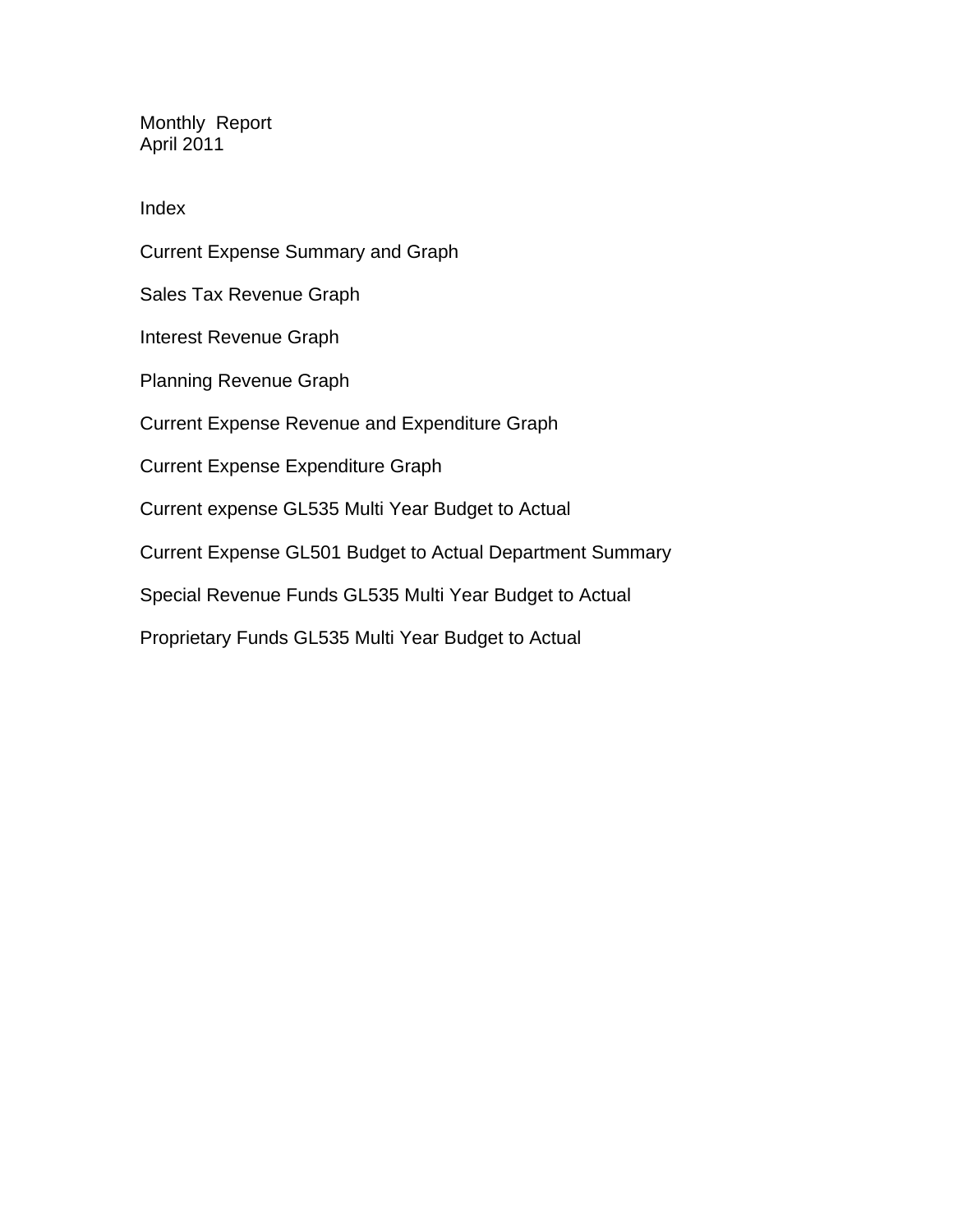|                               | CURRENT EXPENSE Thousands (000's) |                          |                         |               |                |            |                         |               |                |            |                         |               |
|-------------------------------|-----------------------------------|--------------------------|-------------------------|---------------|----------------|------------|-------------------------|---------------|----------------|------------|-------------------------|---------------|
|                               |                                   | <b>Current Year</b>      |                         |               |                | 2010       |                         |               | 2009           |            |                         |               |
|                               | Current                           | <b>YTD</b>               | <b>Budget</b>           | % VS          | Current        | <b>YTD</b> | <b>Budget</b>           | % VS          | Current        | <b>YTD</b> | <b>Budget</b>           | % VS          |
|                               | Actual                            | Actual                   | Net of Beg.<br>Fund Bal | <b>Budget</b> | Actual         | Actual     | Net of Beg.<br>Fund Bal | <b>Budget</b> | Actual         | Actual     | Net of Beg.<br>Fund Bal | <b>Budget</b> |
| Revenue                       |                                   |                          |                         |               |                |            |                         |               |                |            |                         |               |
| <b>Property Tax</b>           | 1,767                             | 1,966                    | 7,937                   | 25%           | 2,151          | 2,562      | 7,368                   | 35%           | 2,219          | 2,693      | 6,844                   | 39%           |
| Sales Tax                     | 281                               | 1,274                    | 4,111                   | 31%           | 306            | 1,357      | 4,326                   | 31%           | 309            | 1,443      | 4,593                   | 31%           |
| <b>Planning and Community</b> | 109                               | 452                      | 1,412                   | 32%           | 117            | 437        | 1,229                   | 36%           | 83             | 322        | 1,032                   | 31%           |
| Interest - Investment         | 4                                 | 56                       | 350                     | 16%           | 10             | 122        | 550                     | 22%           | 40             | 307        | 529                     | 58%           |
| Other                         | 429                               | 2,238                    | 4,772                   | 47%           | 470            | 2,059      | 5.171                   | 40%           | 462            | 1,971      | 5,134                   | 38%           |
| Subtotal                      | 2,589                             | 5,986                    | 18,582                  | 32%           | 3,054          | 6,537      | 18,644                  | 35%           | 3,113          | 6,736      | 18,132                  | 37%           |
| Intergovernmental (Grants)    | 141                               | 242                      | 912                     | 27%           | 150            | 280        | 807                     | 35%           | 34             | 145        | 1,710                   | 8%            |
| Total                         | 2,730                             | 6,228                    | 19,494                  | 32%           | 3,204          | 6,817      | 19,451                  | 35%           | 3,147          | 6,881      | 19,842                  | 35%           |
| Interfund Transfers-In        | $\blacksquare$                    | 1,879                    | 1,879                   | 100%          | $\blacksquare$ | 1,948      | 1,948                   | 100%          | 146            | 635        | 1,785                   | 36%           |
| Use of Beg Fund Balance       | ٠                                 | $\overline{\phantom{a}}$ | 150                     | 0%            |                |            | 1,210                   | 0%            | $\blacksquare$ |            | 2,825                   | 0%            |
| <b>Total Revenue</b>          | 2,730                             | 8,107                    | 21,523                  | 38%           | 3,204          | 8,765      | 22,609                  | 39%           | 3,293          | 7,516      | 24,452                  | 31%           |
| Expenditures                  |                                   |                          |                         |               |                |            |                         |               |                |            |                         |               |
| Expenditures                  | 1,502                             | 6,444                    | 19,867                  | 32%           | 1,926          | 6,917      | 21,347                  | 32%           | 1,832          | 7,460      | 23,384                  | 32%           |
| Interfund Transfers-Out       |                                   | 1,205                    | 1,656                   | 73%           | 95             | 1,357      | 1,262                   | 108%          | 47             | 436        | 1,068                   | 41%           |
| <b>Total Expenditures</b>     | 1,502                             | 7,649                    | 21,523                  | 36%           | 2,021          | 8,274      | 22,609                  | 37%           | 1,879          | 7,896      | 24,452                  | 32%           |
| Net Current Expense           | 1,228                             | 458                      | $\mathbf 0$             |               | 1,183          | 491        | $\mathbf 0$             |               | 1,414          | (380)      | $\mathbf 0$             |               |





H:\Accounting\Monthly Reports\2011 Mo Report\Apr 2011\1104 Apr Report.xls 5/17/2011 4:08 PM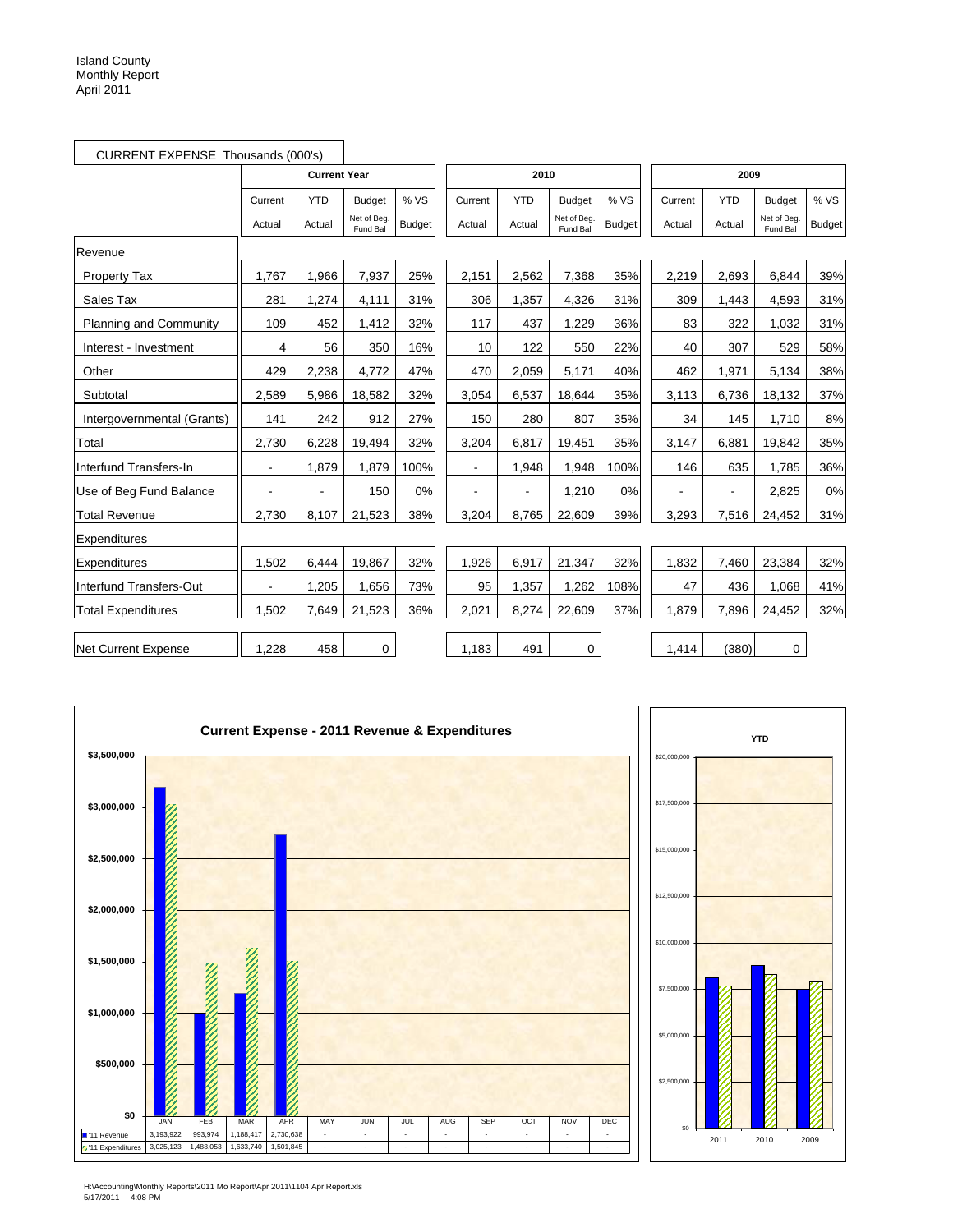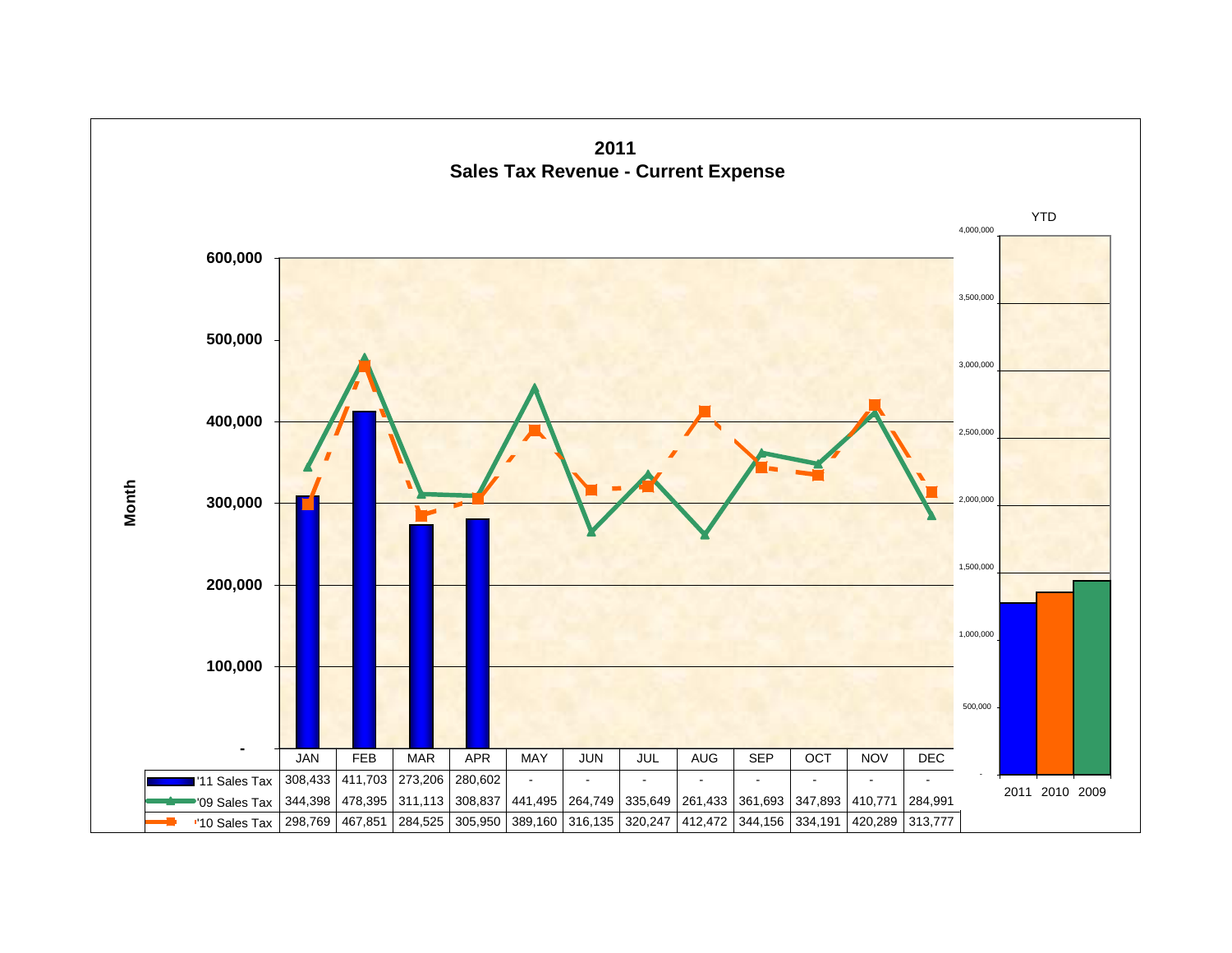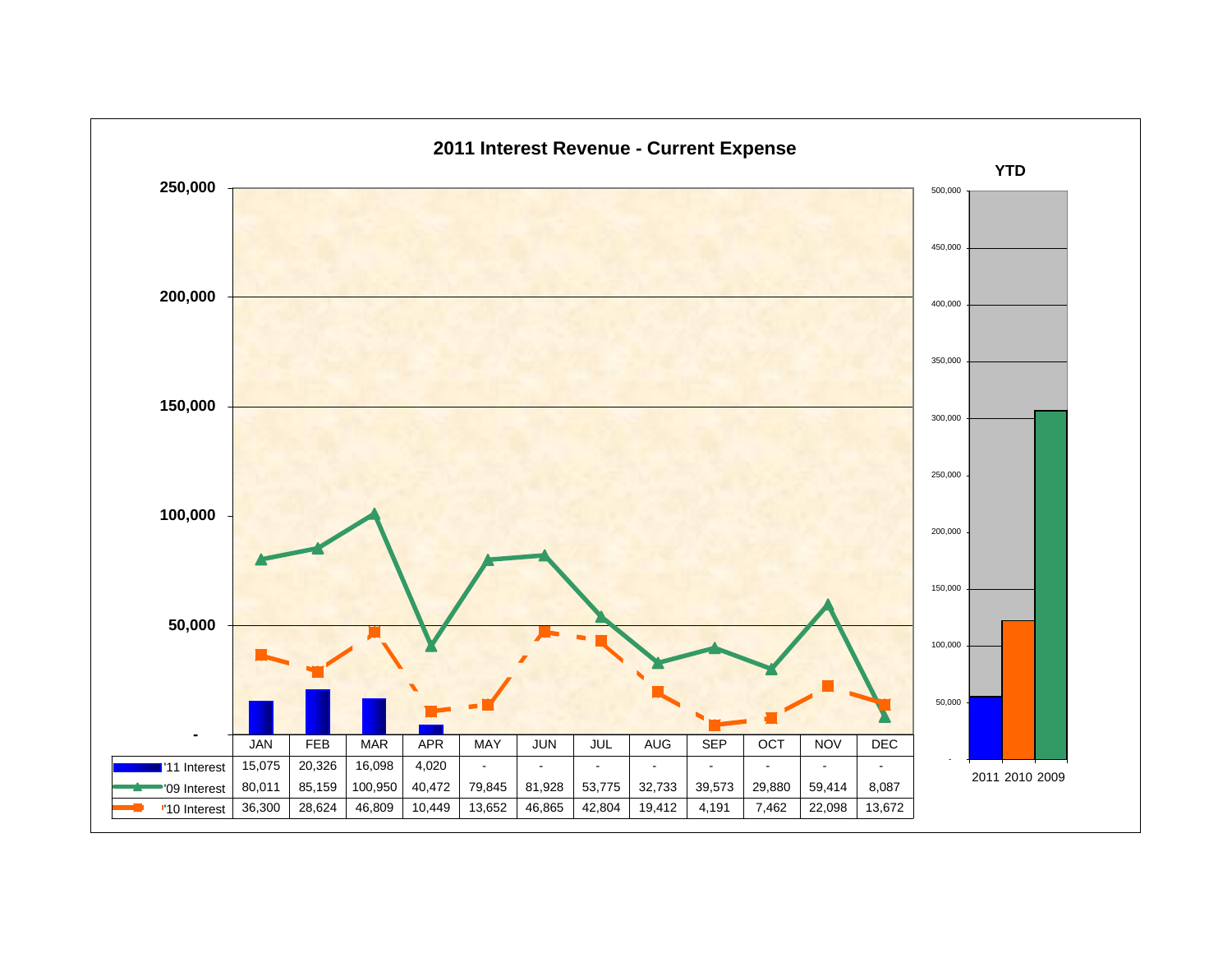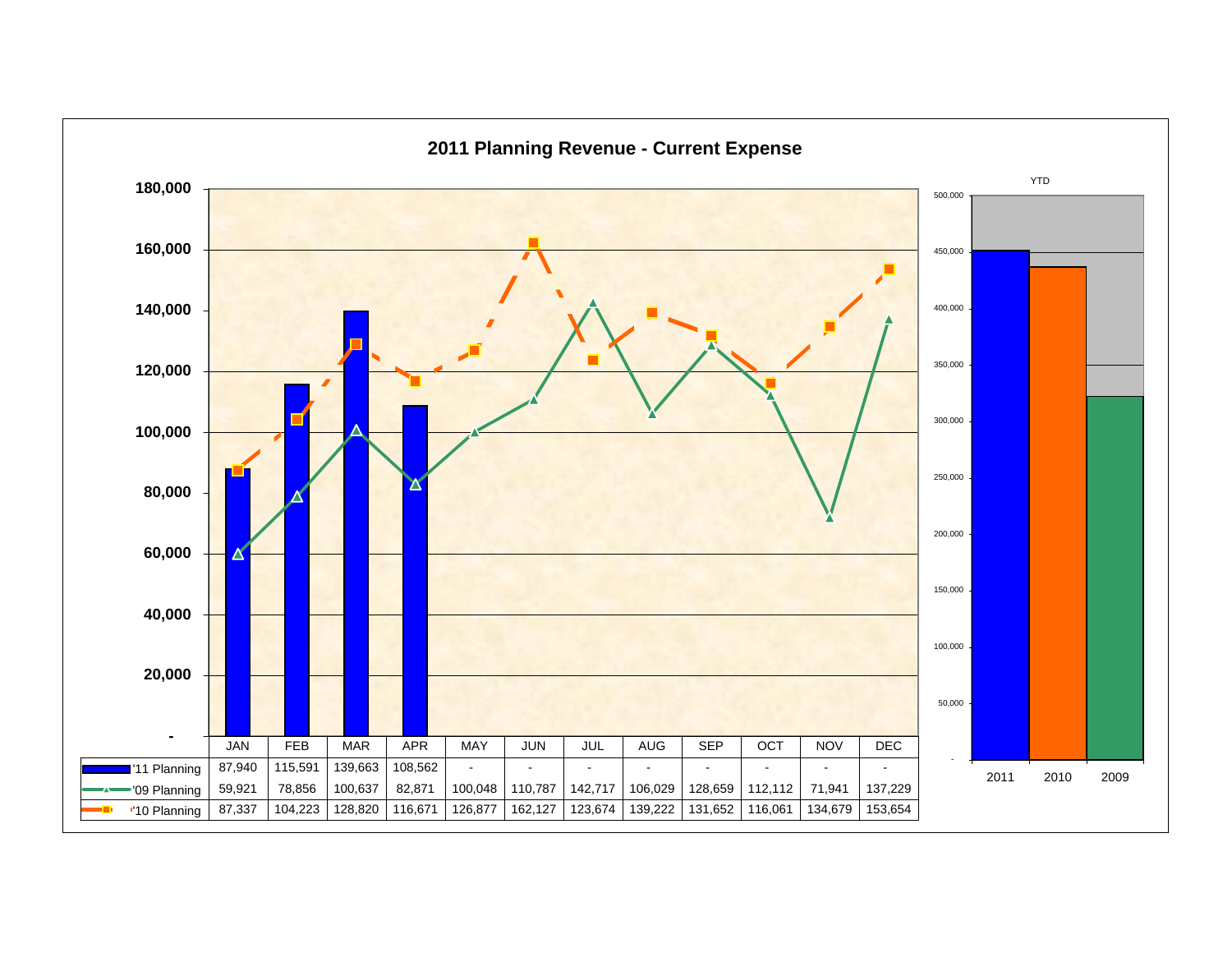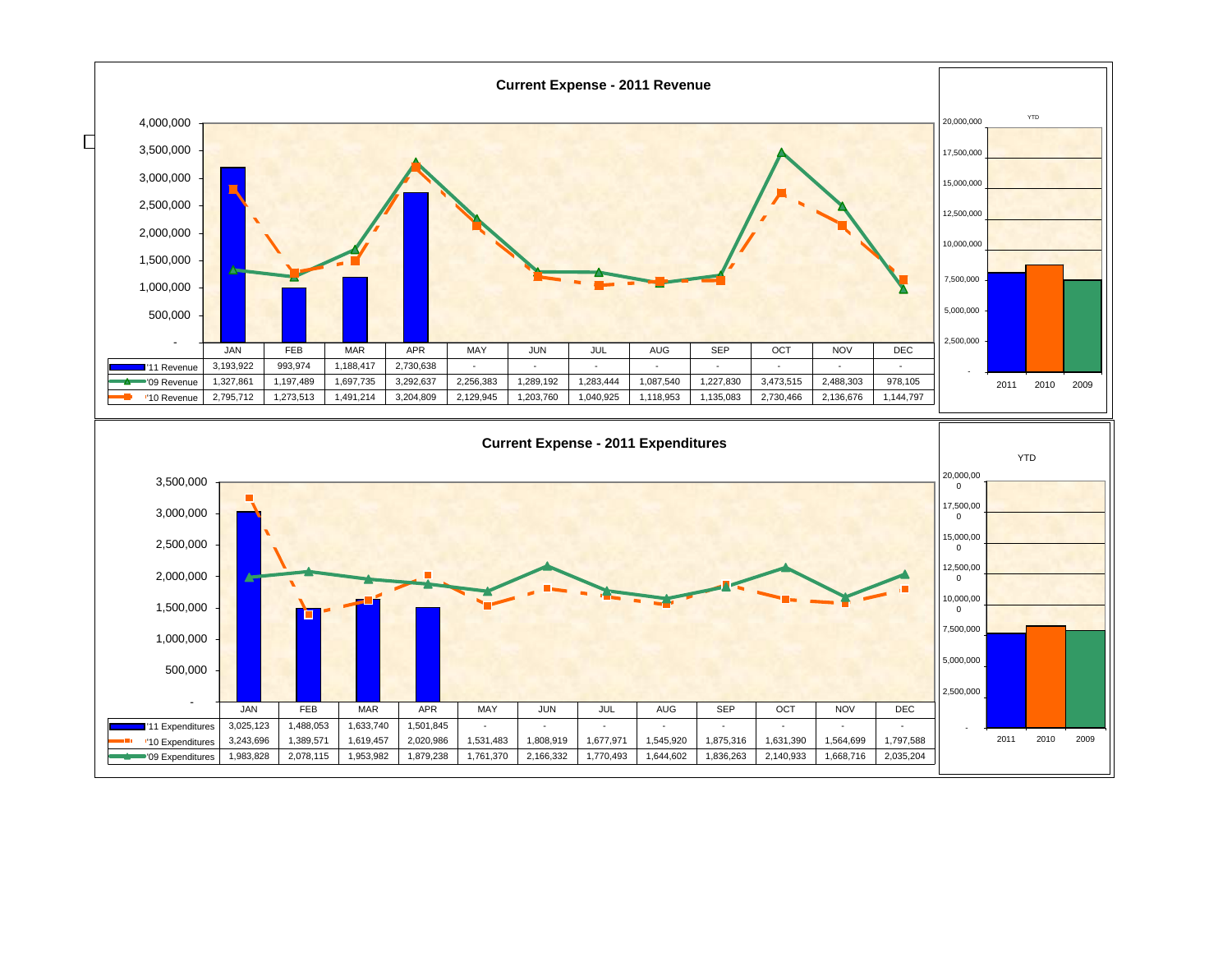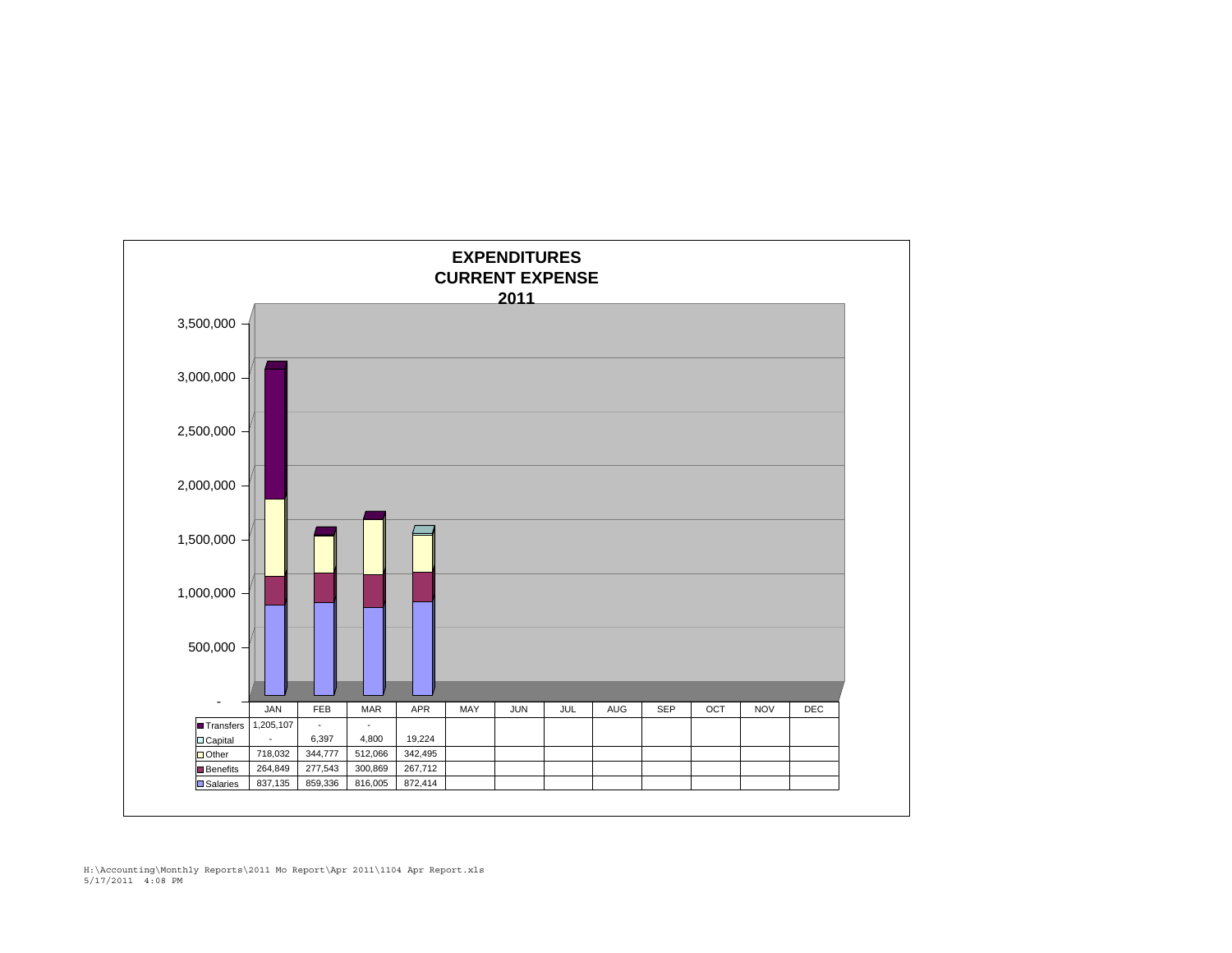|                              |                    |                                    |                | 2011            | 2011<br>Month  | 2011<br>Year to | 2011<br>Encumbered | 2011              |                |
|------------------------------|--------------------|------------------------------------|----------------|-----------------|----------------|-----------------|--------------------|-------------------|----------------|
|                              |                    | <b>Prior Years to Date Actuals</b> |                | Approved        | to Date @      | Date @          | Amount @           | Balance @         | <b>Percent</b> |
| Object                       | <b>Description</b> | 2009                               | 2010           | <b>Budget</b>   | 04/30/2011     | 04/30/2011      | 04/30/2011         | 04/30/2011        | <b>YTD</b>     |
| <b>CURRENT EXPENSE (001)</b> |                    |                                    |                |                 |                |                 |                    |                   |                |
| USE OF FUND BALANCE          |                    | 0.00                               | 0.00           | 150.000.00      | 0.00           | 0.00            | 0.00               | 150.000.00        | $0\%$          |
| <b>REVENUES</b>              |                    | 6.735.654.97                       | 6.536.893.69   | 18,588,094.00   | 2,589,223.88   | 5,985,636.44    | 0.00               | 12,602,457.56     | 32 %           |
| <b>GRANT REVENUES</b>        |                    | 145.103.05                         | 280.454.78     | 937.041.00      | 141.414.32     | 242.315.52      | 0.00               | 694.725.48        | 26 %           |
| <b>EXPENDITURES</b>          |                    | (7,459,574.60)                     | (6,916,924.03) | (19,891,528.00) | (1,501,845.44) | (6,443,655.17)  | (34,069.16)        | (13, 413, 803.67) | 33 %           |
| <b>TRANSFERS IN</b>          |                    | 634.965.72                         | 1.947.900.00   | 1.879.000.00    | 0.00           | 1.879.000.00    | 0.00               | 0.00              | 100 %          |
| <b>TRANSFERS OUT</b>         |                    | (435, 589.64)                      | (1,356,786.77) | (1,662,607.00)  | 0.00           | (1,205,107.00)  | 0.00               | (457,500.00)      | 72 %           |
| Net CURRENT EXPENSE (001)    |                    | (379, 440.50)                      | 491,537.67     | 0.00            | 1.228.792.76   | 458,189.79      | (34,069.16)        | (424, 120.63)     |                |
| <b>Grand Total All Funds</b> |                    | (379, 440.50)                      | 491,537.67     | 0.00            | 1.228.792.76   | 458,189.79      | (34,069.16)        | (424, 120.63)     |                |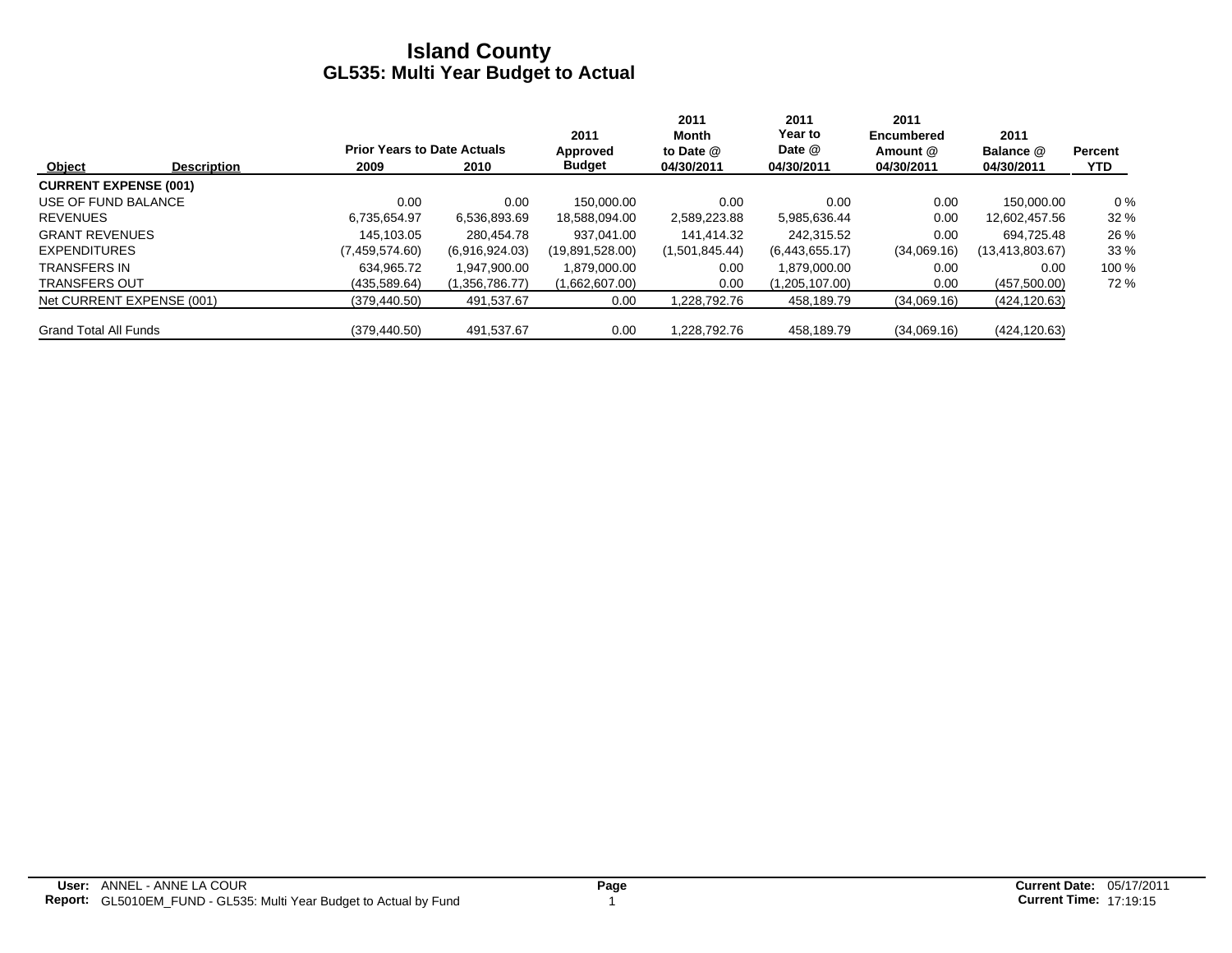|                                                       |                |               | <b>Report Date: 04/30/2011</b> |                                 |                       |
|-------------------------------------------------------|----------------|---------------|--------------------------------|---------------------------------|-----------------------|
| <b>Group - Description</b>                            | <b>Budget</b>  | <b>Actual</b> | <b>Encumbrance</b>             | <b>Balance</b>                  | Percent<br><b>YTD</b> |
| Dept: 11 PUBLIC WORKS                                 |                |               |                                |                                 |                       |
| <b>Revenue</b>                                        |                |               |                                |                                 |                       |
| 31 TAXES                                              | 0.00           | 10.00         | 0.00                           | (10.00)                         | 0.00                  |
| 34 CHARGES FOR GOODS & SERVICES                       | 5,060.00       | 3,453.95      | 0.00                           | 1,606.05                        | 68.25                 |
| <b>36 MISCELLANEOUS REVENUES</b>                      | 4,000.00       | 139.66        | 0.00                           | 3,860.34                        | 3.49                  |
| <b>39 OTHER FINANCING SOURCES</b>                     | 0.00           | 0.00          | 0.00                           | 0.00                            | 0.00                  |
| <b>Revenue Total:</b>                                 | 9,060.00       | 3,603.61      | 0.00                           | 5,456.39                        | 39.77                 |
| <b>Expenditures</b>                                   |                |               |                                |                                 |                       |
| 10 SALARIES & BENEFITS                                | 113,179.00     | 33,362.95     | 0.00                           | 79,816.05                       | 29.47                 |
| 20 MAINTENANCE & OPERATIONS                           | 40,420.00      | 6,895.68      | 0.00                           | 33,524.32                       | 17.06                 |
| <b>30 INTERGOVERMENT</b>                              | 0.00           | 0.00          | 0.00                           | 0.00                            | 0.00                  |
| <b>40 CAPITAL</b>                                     | 0.00           | 0.00          | 0.00                           | 0.00                            | 0.00                  |
| <b>Expenditure Total:</b>                             | 153,599.00     | 40,258.63     | 0.00                           | 113,340.37                      | 26.21                 |
| <b>Dept Total:</b>                                    | (144, 539.00)  | (36, 655.02)  | 0.00                           | (107, 883.98)                   |                       |
| <b>Dept: 13 HUMAN SERVICES</b><br><b>Expenditures</b> |                |               |                                |                                 |                       |
| 20 MAINTENANCE & OPERATIONS                           | 0.00           | 38,117.79     | 0.00                           | (38, 117.79)                    | 0.00                  |
| <b>Expenditure Total:</b>                             | 0.00           | 38,117.79     | 0.00                           | (38, 117.79)                    | 0.00                  |
| <b>Dept Total:</b>                                    | 0.00           | (38, 117.79)  | 0.00                           | 38,117.79                       |                       |
| Dept: 14 PUBLIC HEALTH<br><b>Revenue</b>              |                |               |                                |                                 |                       |
| 33 INTERGOVERMENTAL REVENUES                          | 0.00           | 0.00          | 0.00                           | 0.00                            | 0.00                  |
| 39 OTHER FINANCING SOURCES                            | 0.00           | 0.00          | 0.00                           | 0.00                            | 0.00                  |
| <b>Revenue Total:</b>                                 | 0.00           | 0.00          | 0.00                           | 0.00                            | 0.00                  |
| <b>Expenditures</b>                                   |                |               |                                |                                 |                       |
| 10 SALARIES & BENEFITS                                | 0.00           | 0.00          | 0.00                           | 0.00                            | 0.00                  |
| 20 MAINTENANCE & OPERATIONS                           | 0.00           | 0.00          | 0.00                           | 0.00                            | 0.00                  |
| <b>40 CAPITAL</b>                                     | 0.00           | 0.00          | 0.00                           | 0.00                            | 0.00                  |
| <b>Expenditure Total:</b>                             | 0.00           | 0.00          | 0.00                           | 0.00                            | 0.00                  |
| <b>Dept Total:</b>                                    | 0.00           | 0.00          | 0.00                           | $0.00\,$                        |                       |
| Dept: 20 ASSESSOR<br><b>Revenue</b>                   |                |               |                                |                                 |                       |
| 34 CHARGES FOR GOODS & SERVICES                       | 0.00           | 2,116.61      | 0.00                           | (2,116.61)                      | 0.00                  |
| <b>36 MISCELLANEOUS REVENUES</b>                      | 0.00           | 445.00        | 0.00                           | (445.00)                        | 0.00                  |
| <b>Revenue Total:</b>                                 | 0.00           | 2,561.61      | 0.00                           | (2,561.61)                      | 0.00                  |
| <b>Expenditures</b>                                   |                |               |                                |                                 |                       |
| 10 SALARIES & BENEFITS                                | 954,182.00     | 321,863.86    | 0.00                           | 632,318.14                      | 33.73                 |
| 20 MAINTENANCE & OPERATIONS                           | 71,300.00      | 5,829.53      | 0.00                           | 65,470.47                       | 8.17                  |
| <b>40 CAPITAL</b>                                     | 0.00           | 6,397.11      | 0.00                           | (6,397.11)                      | 0.00                  |
| <b>Expenditure Total:</b>                             | 1,025,482.00   | 334,090.50    | 0.00                           | 691,391.50                      | 32.57                 |
| <b>Dept Total:</b>                                    | (1,025,482.00) | (331, 528.89) | 0.00                           | (693, 953.11)                   |                       |
| Dept: 21 AUDITOR<br><b>Revenue</b>                    |                |               |                                |                                 |                       |
| 32 LICENSES & PERMITS                                 | 4,000.00       | 1,179.00      | 0.00                           | 2,821.00                        | 29.47                 |
| ANNEL - ANNE LA COUR<br>User:                         | Page           |               |                                | <b>Current Date: 05/17/2011</b> |                       |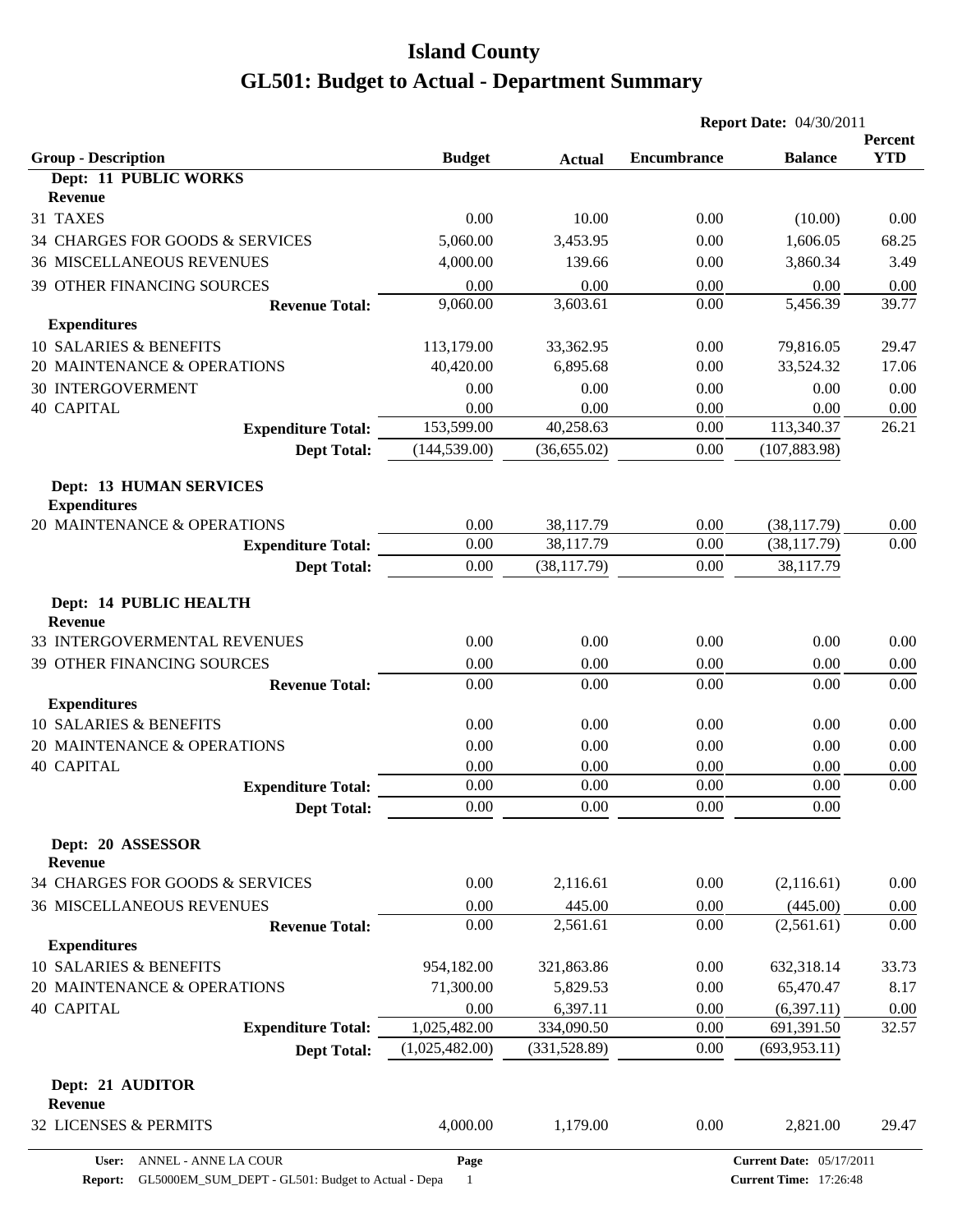|                                                    |                |                             |                    | <b>Report Date: 04/30/2011</b> |                       |
|----------------------------------------------------|----------------|-----------------------------|--------------------|--------------------------------|-----------------------|
| <b>Group - Description</b>                         | <b>Budget</b>  | <b>Actual</b>               | <b>Encumbrance</b> | <b>Balance</b>                 | Percent<br><b>YTD</b> |
| 34 CHARGES FOR GOODS & SERVICES                    | 597,500.00     | 188,762.17                  | 0.00               | 408,737.83                     | 31.59                 |
| <b>36 MISCELLANEOUS REVENUES</b>                   | 300.00         | 128.78                      | 0.00               | 171.22                         | 42.92                 |
| <b>Revenue Total:</b>                              | 601,800.00     | 190,069.95                  | 0.00               | 411,730.05                     | 31.58                 |
| <b>Expenditures</b>                                |                |                             |                    |                                |                       |
| 10 SALARIES & BENEFITS                             | 675,465.00     | 209,971.01                  | 0.00               | 465,493.99                     | 31.08                 |
| 20 MAINTENANCE & OPERATIONS                        | 83,288.00      | 16,897.10                   | 0.00               | 66,390.90                      | 20.28                 |
| <b>Expenditure Total:</b>                          | 758,753.00     | 226,868.11                  | 0.00               | 531,884.89                     | 29.90                 |
| <b>Dept Total:</b>                                 | (156,953.00)   | (36,798.16)                 | 0.00               | (120, 154.84)                  |                       |
| Dept: 24 CLERK<br><b>Revenue</b>                   |                |                             |                    |                                |                       |
| 33 INTERGOVERMENTAL REVENUES                       | 55,000.00      | 37,038.79                   | 0.00               | 17,961.21                      | 67.34                 |
| 34 CHARGES FOR GOODS & SERVICES                    | 228,000.00     | 65,406.48                   | 0.00               | 162,593.52                     | 28.68                 |
| 35 FINES & PENALTIES                               | 56,848.00      | 21,668.75                   | 0.00               | 35,179.25                      | 38.11                 |
| <b>36 MISCELLANEOUS REVENUES</b>                   | 6,000.00       | 1,851.89                    | 0.00               | 4,148.11                       | 30.86                 |
| 39 OTHER FINANCING SOURCES                         | 9,000.00       | 9,000.00                    | 0.00               | 0.00                           | 100.00                |
| <b>Revenue Total:</b>                              | 354,848.00     | 134,965.91                  | 0.00               | 219,882.09                     | 38.03                 |
| <b>Expenditures</b>                                |                |                             |                    |                                |                       |
| 10 SALARIES & BENEFITS                             | 371,338.00     | 114,372.03                  | 0.00               | 256,965.97                     | 30.79                 |
| 20 MAINTENANCE & OPERATIONS                        | 31,500.00      | 13,515.77                   | 0.00               | 17,984.23                      | 42.90                 |
| <b>Expenditure Total:</b>                          | 402,838.00     | 127,887.80                  | 0.00               | 274,950.20                     | 31.74                 |
| <b>Dept Total:</b>                                 | (47,990.00)    | 7,078.11                    | 0.00               | (55,068.11)                    |                       |
| Dept: 25 COMMISSIONERS<br><b>Revenue</b>           |                |                             |                    |                                |                       |
| 34 CHARGES FOR GOODS & SERVICES                    | 400.00         | 175.40                      | 0.00               | 224.60                         | 43.85                 |
| <b>36 MISCELLANEOUS REVENUES</b>                   | 0.00           | 0.00                        | 0.00               | 0.00                           | 0.00                  |
| <b>Revenue Total:</b>                              | 400.00         | 175.40                      | 0.00               | 224.60                         | 43.85                 |
| <b>Expenditures</b>                                |                |                             |                    |                                |                       |
| 10 SALARIES & BENEFITS                             | 530,727.00     | 192,750.89                  | 0.00               | 337,976.11                     | 36.31                 |
| 20 MAINTENANCE & OPERATIONS                        | 59,750.00      | 15,110.03                   | 0.00               | 44,639.97                      | 25.28                 |
| <b>Expenditure Total:</b>                          | 590,477.00     | 207,860.92<br>(207, 685.52) | $0.00\,$           | 382,616.08<br>(382, 391.48)    | 35.20                 |
| <b>Dept Total:</b>                                 | (590,077.00)   |                             | 0.00               |                                |                       |
| <b>Dept: 26 CENTRAL SERVICES</b><br><b>Revenue</b> |                |                             |                    |                                |                       |
| 31 TAXES                                           | 0.00           | 0.00                        | 0.00               | 0.00                           | 0.00                  |
| <b>36 MISCELLANEOUS REVENUES</b>                   | 0.00           | 0.00                        | 0.00               | 0.00                           | 0.00                  |
| 39 OTHER FINANCING SOURCES                         | 0.00           | 0.00                        | 0.00               | 0.00                           | 0.00                  |
| <b>Revenue Total:</b>                              | 0.00           | 0.00                        | 0.00               | 0.00                           | 0.00                  |
| <b>Expenditures</b>                                |                |                             |                    |                                |                       |
| 10 SALARIES & BENEFITS                             | 476,117.00     | 120,958.93                  | 0.00               | 355,158.07                     | 25.40                 |
| 20 MAINTENANCE & OPERATIONS                        | 375,744.00     | 163,176.56                  | 34,069.16          | 178,498.28                     | 52.49                 |
| <b>40 CAPITAL</b>                                  | 157,000.00     | 16,347.36                   | 0.00               | 140,652.64                     | 10.41                 |
| 60 DEBT SERVICE                                    | 0.00           | 0.00                        | 0.00               | 0.00                           | 0.00                  |
| <b>Expenditure Total:</b>                          | 1,008,861.00   | 300,482.85                  | 34,069.16          | 674,308.99                     | 33.16                 |
| <b>Dept Total:</b>                                 | (1,008,861.00) | (300, 482.85)               | (34,069.16)        | (674, 308.99)                  |                       |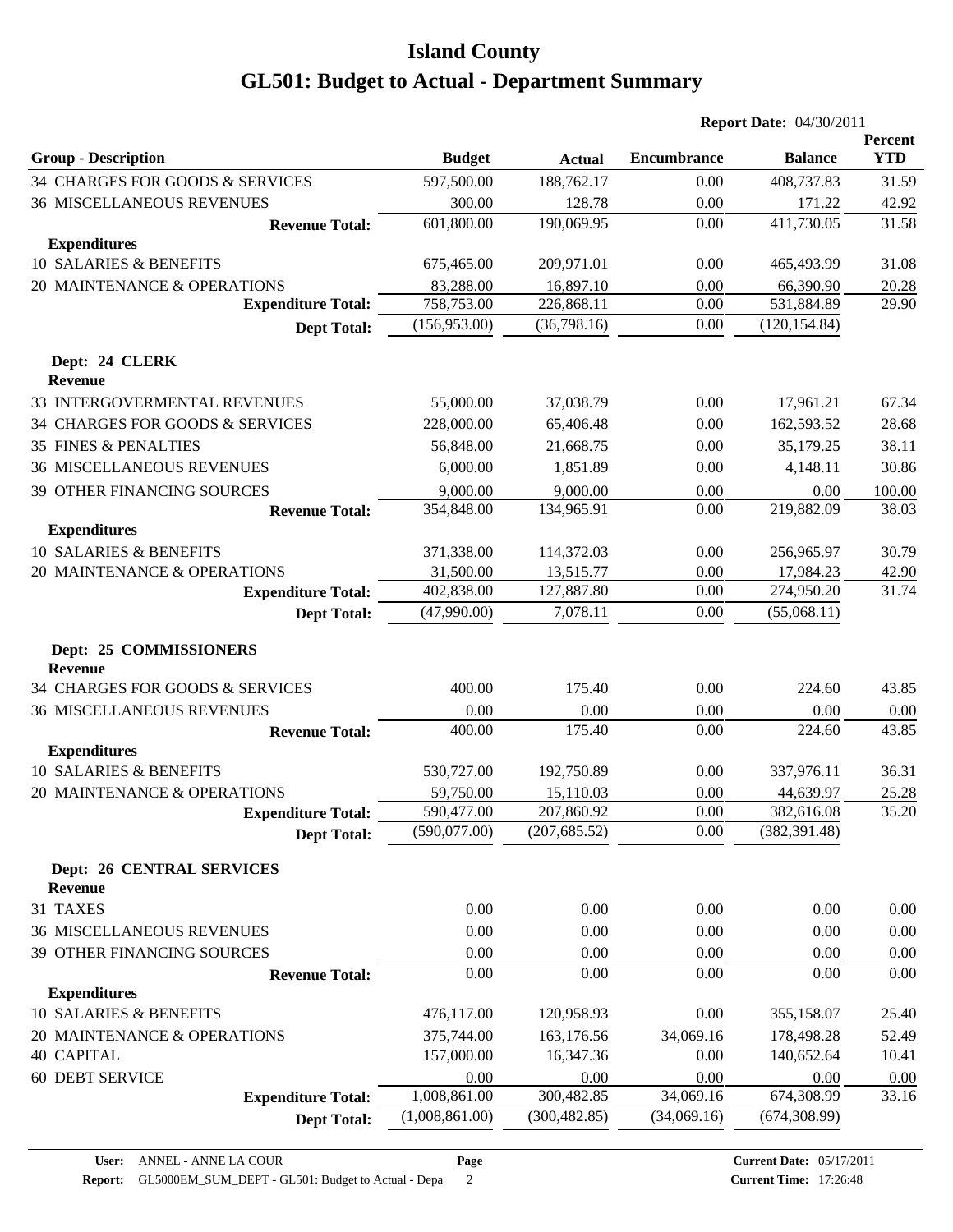|                                                     |               |               |                    | <b>Report Date: 04/30/2011</b> |                       |
|-----------------------------------------------------|---------------|---------------|--------------------|--------------------------------|-----------------------|
| <b>Group - Description</b>                          | <b>Budget</b> |               | <b>Encumbrance</b> | <b>Balance</b>                 | Percent<br><b>YTD</b> |
| Dept: 27 CORONER                                    |               | <b>Actual</b> |                    |                                |                       |
| Revenue                                             |               |               |                    |                                |                       |
| 33 INTERGOVERMENTAL REVENUES                        | 20,000.00     | 19,422.70     | 0.00               | 577.30                         | 97.11                 |
| <b>Revenue Total:</b>                               | 20,000.00     | 19,422.70     | 0.00               | 577.30                         | 97.11                 |
| <b>Expenditures</b>                                 |               |               |                    |                                |                       |
| 10 SALARIES & BENEFITS                              | 144,192.00    | 46,918.18     | 0.00               | 97,273.82                      | 32.53                 |
| 20 MAINTENANCE & OPERATIONS                         | 68,925.00     | 20,634.06     | 0.00               | 48,290.94                      | 29.93                 |
| <b>Expenditure Total:</b>                           | 213,117.00    | 67,552.24     | 0.00               | 145,564.76                     | 31.69                 |
| <b>Dept Total:</b>                                  | (193, 117.00) | (48, 129.54)  | 0.00               | (144, 987.46)                  |                       |
| Dept: 28 FACILITIES & MAINTENANCE<br><b>Revenue</b> |               |               |                    |                                |                       |
| 34 CHARGES FOR GOODS & SERVICES                     | 40,000.00     | 24,408.92     | 0.00               | 15,591.08                      | 61.02                 |
| <b>Revenue Total:</b>                               | 40,000.00     | 24,408.92     | 0.00               | 15,591.08                      | 61.02                 |
| <b>Expenditures</b>                                 |               |               |                    |                                |                       |
| <b>10 SALARIES &amp; BENEFITS</b>                   | 557,191.00    | 177,288.82    | 0.00               | 379,902.18                     | 31.81                 |
| 20 MAINTENANCE & OPERATIONS                         | 422,750.00    | 122,262.77    | 0.00               | 300,487.23                     | 28.92                 |
| <b>Expenditure Total:</b>                           | 979,941.00    | 299,551.59    | 0.00               | 680,389.41                     | 30.56                 |
| <b>Dept Total:</b>                                  | (939, 941.00) | (275, 142.67) | 0.00               | (664, 798.33)                  |                       |
| Dept: 29 DISTRICT COURT<br><b>Revenue</b>           |               |               |                    |                                |                       |
| 33 INTERGOVERMENTAL REVENUES                        | 259,860.00    | 72,707.35     | 0.00               | 187, 152.65                    | 27.97                 |
| 34 CHARGES FOR GOODS & SERVICES                     | 233,500.00    | 63,438.89     | 0.00               | 170,061.11                     | 27.16                 |
| <b>35 FINES &amp; PENALTIES</b>                     | 531,300.00    | 174,459.54    | 0.00               | 356,840.46                     | 32.83                 |
| <b>36 MISCELLANEOUS REVENUES</b>                    | 10,000.00     | 7,689.84      | 0.00               | 2,310.16                       | 76.89                 |
| <b>38 NONREVENUES</b>                               | 0.00          | 5,631.43      | 0.00               | (5,631.43)                     | 0.00                  |
| <b>Revenue Total:</b>                               | 1,034,660.00  | 323,927.05    | 0.00               | 710,732.95                     | 31.30                 |
| <b>Expenditures</b>                                 |               |               |                    |                                |                       |
| 10 SALARIES & BENEFITS                              | 833,082.00    | 271,333.52    | 0.00               | 561,748.48                     | 32.56                 |
| 20 MAINTENANCE & OPERATIONS                         | 91,010.00     | 23,417.24     | 0.00               | 67,592.76                      | 25.73                 |
| <b>Expenditure Total:</b>                           | 924,092.00    | 294,750.76    | 0.00               | 629,341.24                     | 31.89                 |
| <b>Dept Total:</b>                                  | 110,568.00    | 29,176.29     | 0.00               | 81,391.71                      |                       |
| <b>Dept: 36 MISCELLANEOUS</b><br><b>Revenue</b>     |               |               |                    |                                |                       |
| 33 INTERGOVERMENTAL REVENUES                        | 25,000.00     | 25,000.00     | 0.00               | 0.00                           | 100.00                |
| <b>Revenue Total:</b>                               | 25,000.00     | 25,000.00     | 0.00               | 0.00                           | 100.00                |
| <b>Expenditures</b>                                 |               |               |                    |                                |                       |
| 10 SALARIES & BENEFITS                              | 82,000.00     | 13,041.32     | 0.00               | 68,958.68                      | 15.90                 |
| 20 MAINTENANCE & OPERATIONS                         | 284,255.00    | 15,436.89     | 0.00               | 268,818.11                     | 5.43                  |
| 30 INTERGOVERMENT                                   | 69,417.00     | 44,146.00     | 0.00               | 25,271.00                      | 63.59                 |
| <b>Expenditure Total:</b>                           | 435,672.00    | 72,624.21     | 0.00               | 363,047.79                     | 16.66                 |
| <b>Dept Total:</b>                                  | (410,672.00)  | (47, 624.21)  | 0.00               | (363, 047.79)                  |                       |
| Dept: 39 PROSECUTING ATTORNEY<br>Revenue            |               |               |                    |                                |                       |
| 33 INTERGOVERMENTAL REVENUES                        | 179,867.00    | 59,858.17     | 0.00               | 120,008.83                     | 33.27                 |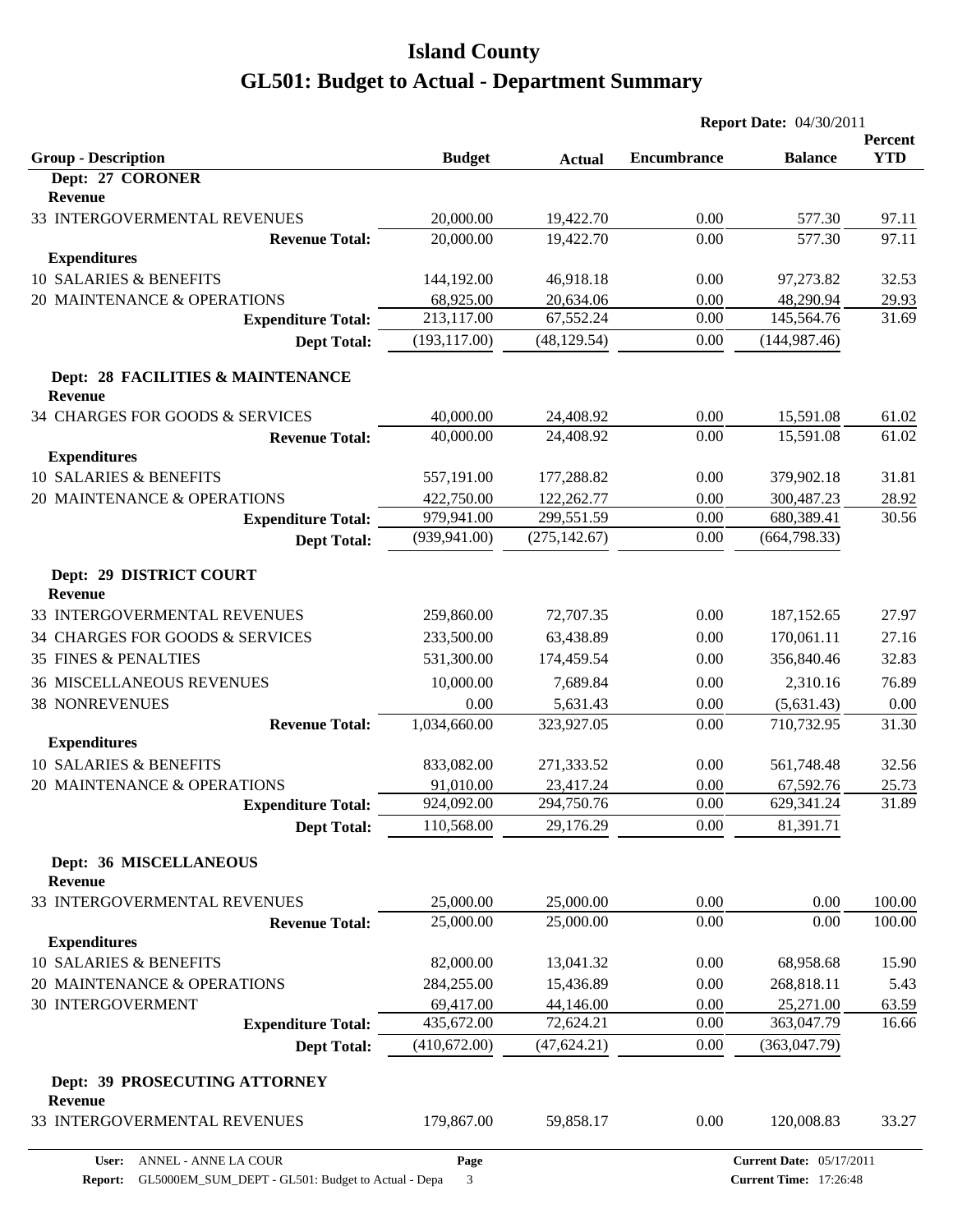|                                              |                |                |                    | <b>Report Date: 04/30/2011</b>  |                       |
|----------------------------------------------|----------------|----------------|--------------------|---------------------------------|-----------------------|
| <b>Group - Description</b>                   | <b>Budget</b>  | <b>Actual</b>  | <b>Encumbrance</b> | <b>Balance</b>                  | Percent<br><b>YTD</b> |
| 34 CHARGES FOR GOODS & SERVICES              | 32,500.00      | 10,824.13      | 0.00               | 21,675.87                       | 33.30                 |
| <b>35 FINES &amp; PENALTIES</b>              | 0.00           | 702.05         | 0.00               | (702.05)                        | 0.00                  |
| <b>36 MISCELLANEOUS REVENUES</b>             | 0.00           | 43.75          | 0.00               | (43.75)                         | 0.00                  |
| 39 OTHER FINANCING SOURCES                   | 13,000.00      | 13,000.00      | 0.00               | 0.00                            | 100.00                |
| <b>Revenue Total:</b>                        | 225,367.00     | 84,428.10      | 0.00               | 140,938.90                      | 37.46                 |
| <b>Expenditures</b>                          |                |                |                    |                                 |                       |
| 10 SALARIES & BENEFITS                       | 1,151,348.00   | 386,538.03     | 0.00               | 764,809.97                      | 33.57                 |
| 20 MAINTENANCE & OPERATIONS                  | 102,756.00     | 16,884.82      | 0.00               | 85,871.18                       | 16.43                 |
| <b>40 CAPITAL</b>                            | 17,985.00      | 0.00           | 0.00               | 17,985.00                       | 0.00                  |
| <b>Expenditure Total:</b>                    | 1,272,089.00   | 403,422.85     | 0.00               | 868,666.15                      | 31.71                 |
| <b>Dept Total:</b>                           | (1,046,722.00) | (318, 994.75)  | 0.00               | (727, 727.25)                   |                       |
| Dept: 40 SHERIFF<br><b>Revenue</b>           |                |                |                    |                                 |                       |
| 32 LICENSES & PERMITS                        | 20,000.00      | 10,385.00      | 0.00               | 9,615.00                        | 51.92                 |
| 33 INTERGOVERMENTAL REVENUES                 | 217,000.00     | 69,182.54      | 0.00               | 147,817.46                      | 31.88                 |
| 34 CHARGES FOR GOODS & SERVICES              | 54,500.00      | 17,743.51      | 0.00               | 36,756.49                       | 32.55                 |
| <b>35 FINES &amp; PENALTIES</b>              | 0.00           | 12.63          | 0.00               | (12.63)                         | 0.00                  |
| <b>36 MISCELLANEOUS REVENUES</b>             | 4,700.00       | 1,976.31       | 0.00               | 2,723.69                        | 42.04                 |
| <b>38 NONREVENUES</b>                        | 0.00           | 1,292.00       | 0.00               | (1,292.00)                      | 0.00                  |
| 39 OTHER FINANCING SOURCES                   | 616,000.00     | 616,000.00     | 0.00               | 0.00                            | 100.00                |
| <b>Revenue Total:</b>                        | 912,200.00     | 716,591.99     | 0.00               | 195,608.01                      | 78.55                 |
| <b>Expenditures</b>                          |                |                |                    |                                 |                       |
| 10 SALARIES & BENEFITS                       | 4,965,834.00   | 1,625,700.52   | 0.00               | 3,340,133.48                    | 32.73                 |
| 20 MAINTENANCE & OPERATIONS                  | 847,284.00     | 175,588.78     | 0.00               | 671,695.22                      | 20.72                 |
| <b>30 INTERGOVERMENT</b>                     | 577,515.00     | 294,884.00     | 0.00               | 282,631.00                      | 51.06                 |
| 90 OTHER                                     | 0.00           | 0.00           | 0.00               | 0.00                            | 0.00                  |
| <b>Expenditure Total:</b>                    | 6,390,633.00   | 2,096,173.30   | 0.00               | 4,294,459.70                    | 32.80                 |
| <b>Dept Total:</b>                           | (5,478,433.00) | (1,379,581.31) | 0.00               | (4,098,851.69)                  |                       |
| <b>Dept: 41 SUPERIOR COURT</b>               |                |                |                    |                                 |                       |
| <b>Revenue</b>                               |                |                |                    |                                 |                       |
| 32 LICENSES & PERMITS                        | 20,000.00      | 3,013.00       | 0.00               | 16,987.00                       | 15.06                 |
| 33 INTERGOVERMENTAL REVENUES                 | 315,263.00     | 84,076.10      | 0.00               | 231,186.90                      | 26.66                 |
| 34 CHARGES FOR GOODS & SERVICES              | 18,000.00      | 6,041.46       | 0.00               | 11,958.54                       | 33.56                 |
| 36 MISCELLANEOUS REVENUES                    | 0.00           | 362.50         | 0.00               | (362.50)                        | 0.00                  |
| <b>Revenue Total:</b><br><b>Expenditures</b> | 353,263.00     | 93,493.06      | 0.00               | 259,769.94                      | 26.46                 |
| 10 SALARIES & BENEFITS                       | 876,275.00     | 304,413.56     | 0.00               | 571,861.44                      | 34.73                 |
| 20 MAINTENANCE & OPERATIONS                  | 158,052.00     | 32,783.02      | 0.00               | 125,268.98                      | 20.74                 |
| <b>Expenditure Total:</b>                    | 1,034,327.00   | 337,196.58     | 0.00               | 697,130.42                      | 32.60                 |
| <b>Dept Total:</b>                           | (681,064.00)   | (243, 703.52)  | 0.00               | (437, 360.48)                   |                       |
| <b>Dept: 42 TREASURER</b>                    |                |                |                    |                                 |                       |
| Revenue                                      |                |                |                    |                                 |                       |
| 31 TAXES                                     | 83,000.00      | 21,682.96      | 0.00               | 61,317.04                       | 26.12                 |
| 34 CHARGES FOR GOODS & SERVICES              | 8,495.00       | 2,202.02       | 0.00               | 6,292.98                        | 25.92                 |
| ANNEL - ANNE LA COUR<br>User:                | Page           |                |                    | <b>Current Date: 05/17/2011</b> |                       |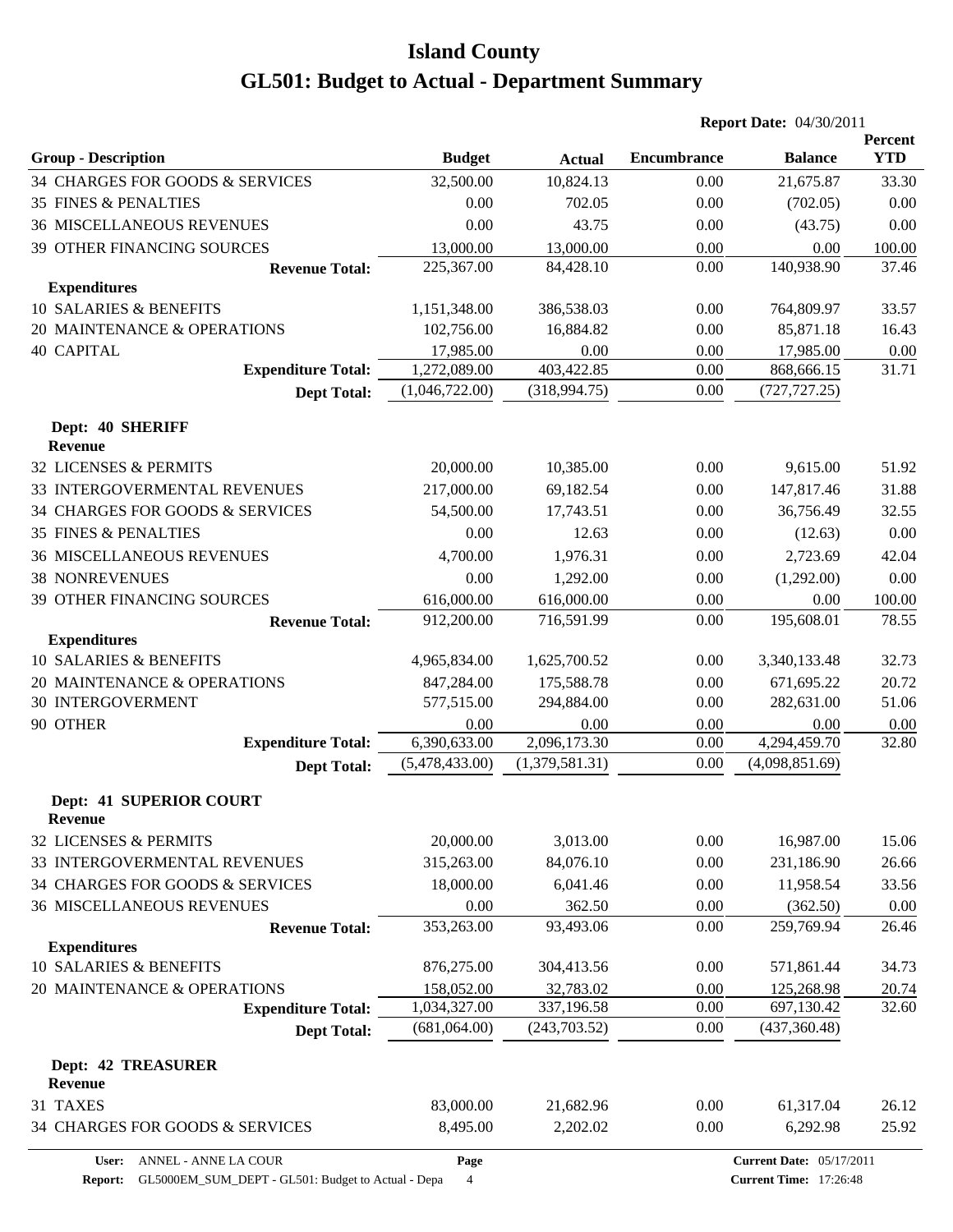|                                                 |               |               | <b>Report Date: 04/30/2011</b> |                |                       |
|-------------------------------------------------|---------------|---------------|--------------------------------|----------------|-----------------------|
| <b>Group - Description</b>                      | <b>Budget</b> | <b>Actual</b> | <b>Encumbrance</b>             | <b>Balance</b> | Percent<br><b>YTD</b> |
| <b>36 MISCELLANEOUS REVENUES</b>                | 356,000.00    | 56,652.12     | 0.00                           | 299,347.88     | 15.91                 |
| <b>Revenue Total:</b>                           | 447,495.00    | 80,537.10     | 0.00                           | 366,957.90     | 18.00                 |
| <b>Expenditures</b>                             |               |               |                                |                |                       |
| 10 SALARIES & BENEFITS                          | 392,205.00    | 113,369.71    | 0.00                           | 278,835.29     | 28.90                 |
| 20 MAINTENANCE & OPERATIONS                     | 63,057.00     | 41,755.16     | 0.00                           | 21,301.84      | 66.21                 |
| <b>40 CAPITAL</b>                               | 17,000.00     | 0.00          | 0.00                           | 17,000.00      | 0.00                  |
| <b>60 DEBT SERVICE</b>                          | 5,000.00      | 1,599.40      | 0.00                           | 3,400.60       | 31.98                 |
| <b>Expenditure Total:</b>                       | 477,262.00    | 156,724.27    | 0.00                           | 320,537.73     | 32.83                 |
| <b>Dept Total:</b>                              | (29,767.00)   | (76, 187.17)  | 0.00                           | 46,420.17      |                       |
| Dept: 47 BUDGET<br><b>Expenditures</b>          |               |               |                                |                |                       |
| 10 SALARIES & BENEFITS                          | 117,971.00    | 41,545.11     | 0.00                           | 76,425.89      | 35.21                 |
| 20 MAINTENANCE & OPERATIONS                     | 8,300.00      | 1,470.20      | 0.00                           | 6,829.80       | 17.71                 |
| <b>Expenditure Total:</b>                       | 126,271.00    | 43,015.31     | 0.00                           | 83,255.69      | 34.06                 |
| <b>Dept Total:</b>                              | (126, 271.00) | (43, 015.31)  | 0.00                           | (83, 255.69)   |                       |
| Dept: 48 EMERGENCY MANAGEMENT<br><b>Revenue</b> |               |               |                                |                |                       |
| 33 INTERGOVERMENTAL REVENUES                    | 213,411.00    | 39,618.61     | 0.00                           | 173,792.39     | 18.56                 |
| <b>Revenue Total:</b>                           | 213,411.00    | 39,618.61     | 0.00                           | 173,792.39     | 18.56                 |
| <b>Expenditures</b>                             |               |               |                                |                |                       |
| 10 SALARIES & BENEFITS                          | 50,677.00     | 6,243.71      | 0.00                           | 44,433.29      | 12.32                 |
| 20 MAINTENANCE & OPERATIONS                     | 179,133.00    | 43,875.81     | 0.00                           | 135,257.19     | 24.49                 |
| <b>30 INTERGOVERMENT</b>                        | 25,000.00     | 2,884.00      | 0.00                           | 22,116.00      | 11.53                 |
| <b>40 CAPITAL</b>                               | 17,278.00     | 7,676.83      | 0.00                           | 9,601.17       | 44.43                 |
| <b>Expenditure Total:</b>                       | 272,088.00    | 60,680.35     | 0.00                           | 211,407.65     | 22.30                 |
| <b>Dept Total:</b>                              | (58,677.00)   | (21,061.74)   | 0.00                           | (37,615.26)    |                       |
| Dept: 51 CIVIL SERVICE<br><b>Revenue</b>        |               |               |                                |                |                       |
| 34 CHARGES FOR GOODS & SERVICES                 | 500.00        | 0.00          | 0.00                           | 500.00         | 0.00                  |
| <b>Revenue Total:</b>                           | 500.00        | 0.00          | 0.00                           | 500.00         | 0.00                  |
| <b>Expenditures</b>                             |               |               |                                |                |                       |
| 20 MAINTENANCE & OPERATIONS                     | 0.00          | 388.74        | 0.00                           | (388.74)       | 0.00                  |
| <b>Expenditure Total:</b>                       | 0.00          | 388.74        | 0.00                           | (388.74)       | 0.00                  |
| <b>Dept Total:</b>                              | 500.00        | (388.74)      | 0.00                           | 888.74         |                       |
| Dept: 53 PLANNING<br><b>Revenue</b>             |               |               |                                |                |                       |
| 32 LICENSES & PERMITS                           | 870,000.00    | 313,129.84    | 0.00                           | 556,870.16     | 35.99                 |
| 33 INTERGOVERMENTAL REVENUES                    | 177,200.00    | 0.00          | 0.00                           | 177,200.00     | 0.00                  |
| 34 CHARGES FOR GOODS & SERVICES                 | 491,100.00    | 138,878.96    | 0.00                           | 352,221.04     | 28.27                 |
| <b>36 MISCELLANEOUS REVENUES</b>                | 2,000.00      | (253.09)      | 0.00                           | 2,253.09       | $-12.65$              |
| 39 OTHER FINANCING SOURCES                      | 49,000.00     | 49,000.00     | 0.00                           | 0.00           | 100.00                |
| <b>Revenue Total:</b>                           | 1,589,300.00  | 500,755.71    | 0.00                           | 1,088,544.29   | 31.50                 |
| <b>Expenditures</b>                             |               |               |                                |                |                       |
| 10 SALARIES & BENEFITS                          | 1,307,081.00  | 415,208.59    | 0.00                           | 891,872.41     | 31.76                 |

**Report:** GL5000EM\_SUM\_DEPT - GL501: Budget to Actual - Depa 5

**Page**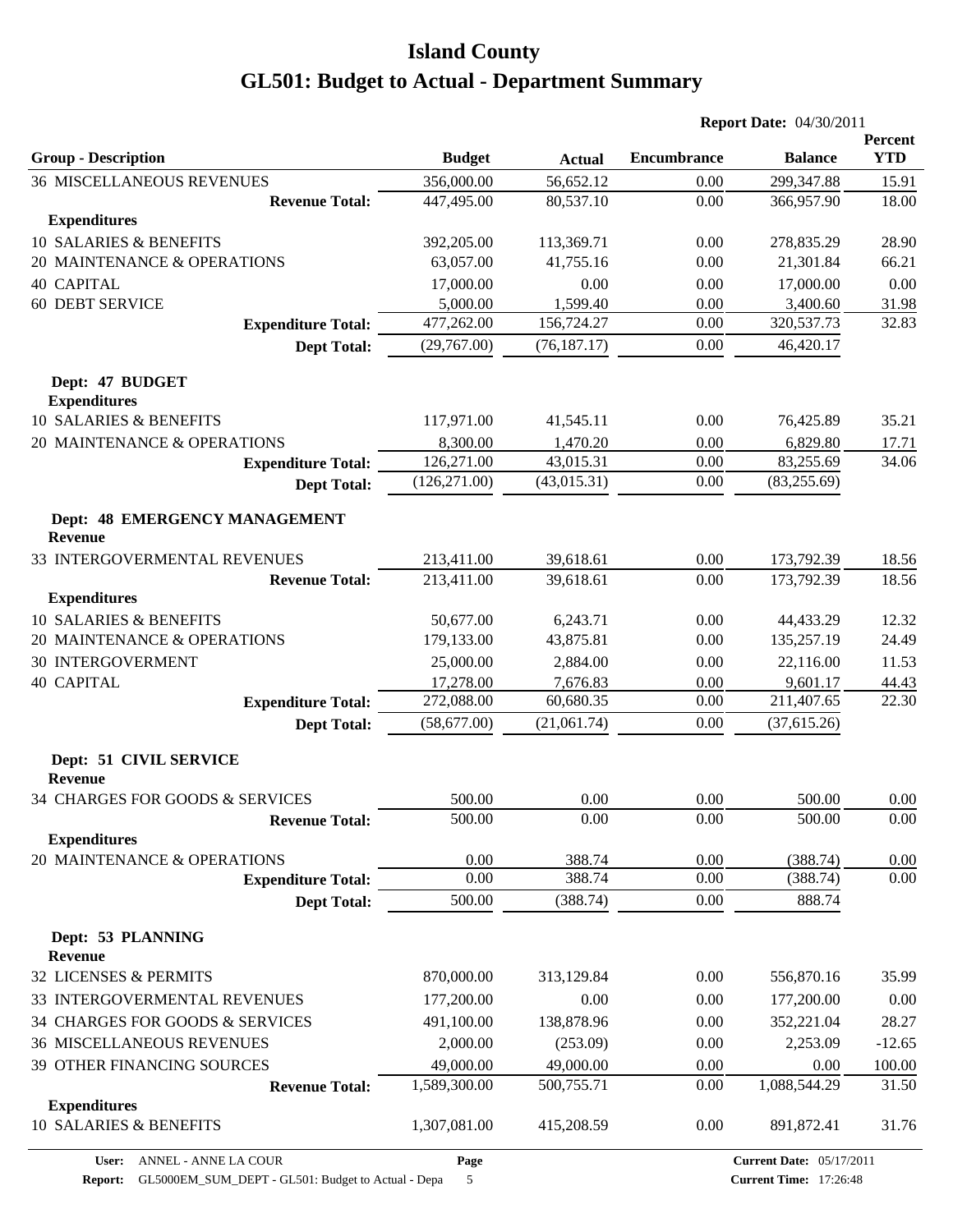|                                                   |                |               | <b>Report Date: 04/30/2011</b> |                |                       |  |  |
|---------------------------------------------------|----------------|---------------|--------------------------------|----------------|-----------------------|--|--|
| <b>Group - Description</b>                        | <b>Budget</b>  | <b>Actual</b> | <b>Encumbrance</b>             | <b>Balance</b> | Percent<br><b>YTD</b> |  |  |
| 20 MAINTENANCE & OPERATIONS                       | 218,308.00     | 109,962.64    | 0.00                           | 108,345.36     | 50.37                 |  |  |
| <b>Expenditure Total:</b>                         | 1,525,389.00   | 525,171.23    | 0.00                           | 1,000,217.77   | 34.42                 |  |  |
| <b>Dept Total:</b>                                | 63,911.00      | (24, 415.52)  | 0.00                           | 88,326.52      |                       |  |  |
| Dept: 54 GENERAL SERVICES ADMIN<br><b>Revenue</b> |                |               |                                |                |                       |  |  |
| 31 TAXES                                          | 0.00           | 0.00          | 0.00                           | 0.00           | 0.00                  |  |  |
| 33 INTERGOVERMENTAL REVENUES                      | 58,897.00      | 0.00          | 0.00                           | 58,897.00      | 0.00                  |  |  |
| 34 CHARGES FOR GOODS & SERVICES                   | 48,500.00      | 12,246.00     | 0.00                           | 36,254.00      | 25.24                 |  |  |
| <b>35 FINES &amp; PENALTIES</b>                   | 5,000.00       | 135.00        | 0.00                           | 4,865.00       | 2.70                  |  |  |
| <b>36 MISCELLANEOUS REVENUES</b>                  | 7,000.00       | 1,428.38      | 0.00                           | 5,571.62       | 20.40                 |  |  |
| <b>Revenue Total:</b>                             | 119,397.00     | 13,809.38     | 0.00                           | 105,587.62     | 11.56                 |  |  |
| <b>Expenditures</b>                               |                |               |                                |                |                       |  |  |
| 10 SALARIES & BENEFITS                            | 117,633.00     | 30,017.88     | 0.00                           | 87,615.12      | 25.51                 |  |  |
| 20 MAINTENANCE & OPERATIONS                       | 992,032.00     | 309,765.11    | 0.00                           | 682,266.89     | 31.22                 |  |  |
| <b>30 INTERGOVERMENT</b>                          | 11,044.00      | 10,128.66     | 0.00                           | 915.34         | 91.71                 |  |  |
| <b>40 CAPITAL</b>                                 | 0.00           | 0.00          | 0.00                           | 0.00           | 0.00                  |  |  |
| <b>60 DEBT SERVICE</b>                            | 0.00           | 0.00          | 0.00                           | 0.00           | 0.00                  |  |  |
| <b>Expenditure Total:</b>                         | 1,120,709.00   | 349,911.65    | 0.00                           | 770,797.35     | 31.22                 |  |  |
| <b>Dept Total:</b>                                | (1,001,312.00) | (336, 102.27) | 0.00                           | (665, 209.73)  |                       |  |  |
| <b>Dept: 59 HUMAN RESOURCES</b><br>Revenue        |                |               |                                |                |                       |  |  |
| <b>36 MISCELLANEOUS REVENUES</b>                  | 0.00           | 925.52        | 0.00                           | (925.52)       | 0.00                  |  |  |
| <b>Revenue Total:</b>                             | 0.00           | 925.52        | 0.00                           | (925.52)       | 0.00                  |  |  |
| <b>Expenditures</b>                               |                |               |                                |                |                       |  |  |
| 10 SALARIES & BENEFITS                            | 129,833.00     | 38,094.83     | 0.00                           | 91,738.17      | 29.34                 |  |  |
| 20 MAINTENANCE & OPERATIONS                       | 13,800.00      | 7,522.96      | 0.00                           | 6,277.04       | 54.51                 |  |  |
| <b>Expenditure Total:</b>                         | 143,633.00     | 45,617.79     | 0.00                           | 98,015.21      | 31.75                 |  |  |
| <b>Dept Total:</b>                                | (143, 633.00)  | (44, 692.27)  | 0.00                           | (98, 940.73)   |                       |  |  |
| Dept: 90 FUND NON-DEPARTMENTAL                    |                |               |                                |                |                       |  |  |
| <b>Revenue</b><br>30 USE OF FUND BALANCE/RESERVES | 150,000.00     | 0.00          | 0.00                           | 150,000.00     | 0.00                  |  |  |
| 31 TAXES                                          | 13,237,934.00  | 4,304,921.75  | 0.00                           | 8,933,012.25   | 32.51                 |  |  |
| 33 INTERGOVERMENTAL REVENUES                      | 1,013,500.00   | 354,279.92    | 0.00                           | 659,220.08     | 34.95                 |  |  |
| <b>36 MISCELLANEOUS REVENUES</b>                  | 14,000.00      | 1,455.67      | 0.00                           | 12,544.33      | 10.39                 |  |  |
| 39 OTHER FINANCING SOURCES                        | 1,192,000.00   | 1,192,000.00  | 0.00                           | 0.00           | 100.00                |  |  |
| <b>Revenue Total:</b>                             | 15,607,434.00  | 5,852,657.34  | 0.00                           | 9,754,776.66   | 37.49                 |  |  |
| <b>Expenditures</b>                               |                |               |                                |                |                       |  |  |
| 10 SALARIES & BENEFITS                            | 32,870.00      | 32,869.68     | 0.00                           | 0.32           | 100.00                |  |  |
| 20 MAINTENANCE & OPERATIONS                       | 25,760.00      | 0.00          | 0.00                           | 25,760.00      | 0.00                  |  |  |
| <b>30 INTERGOVERMENT</b>                          | 0.00           | 0.00          | 0.00                           | 0.00           | 0.00                  |  |  |
| 50 INTERDEPT & TRANSFERS                          | 1,674,607.00   | 1,184,545.02  | 0.00                           | 490,061.98     | 70.73                 |  |  |
| <b>60 DEBT SERVICE</b>                            | 0.00           | 0.00          | 0.00                           | 0.00           | 0.00                  |  |  |
| 90 OTHER                                          | 514,665.00     | 0.00          | 0.00                           | 514,665.00     | 0.00                  |  |  |
| <b>Expenditure Total:</b>                         | 2,247,902.00   | 1,217,414.70  | 0.00                           | 1,030,487.30   | 54.15                 |  |  |
|                                                   |                |               |                                |                |                       |  |  |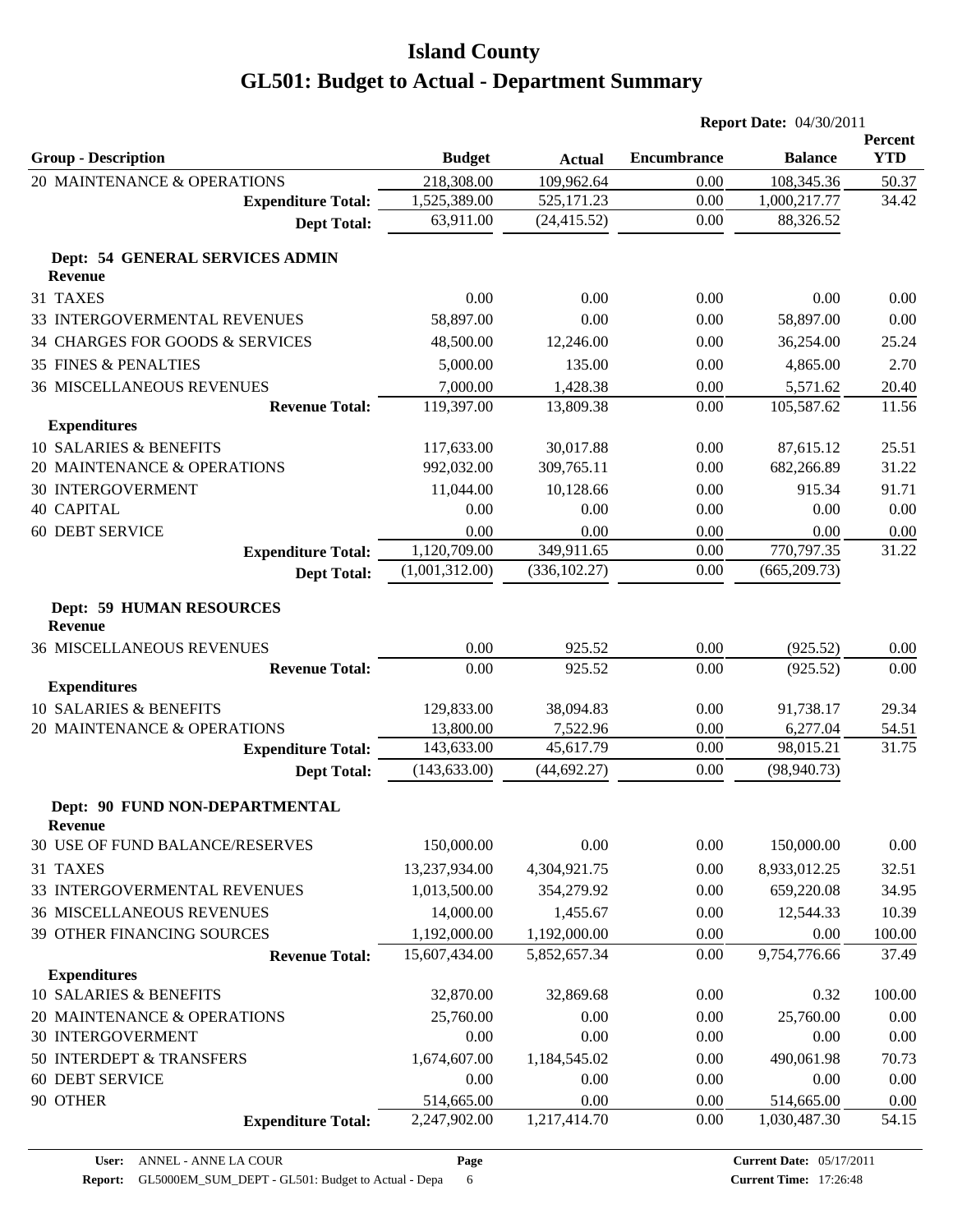|                            |                    |               |              |             | <b>Report Date: 04/30/2011</b> |                |
|----------------------------|--------------------|---------------|--------------|-------------|--------------------------------|----------------|
|                            |                    |               |              |             |                                | <b>Percent</b> |
| <b>Group - Description</b> |                    | <b>Budget</b> | Actual       | Encumbrance | <b>Balance</b>                 | YTD            |
|                            | <b>Dept Total:</b> | 13,359,532.00 | 4,635,242.64 | 0.00        | 8,724,289.36                   |                |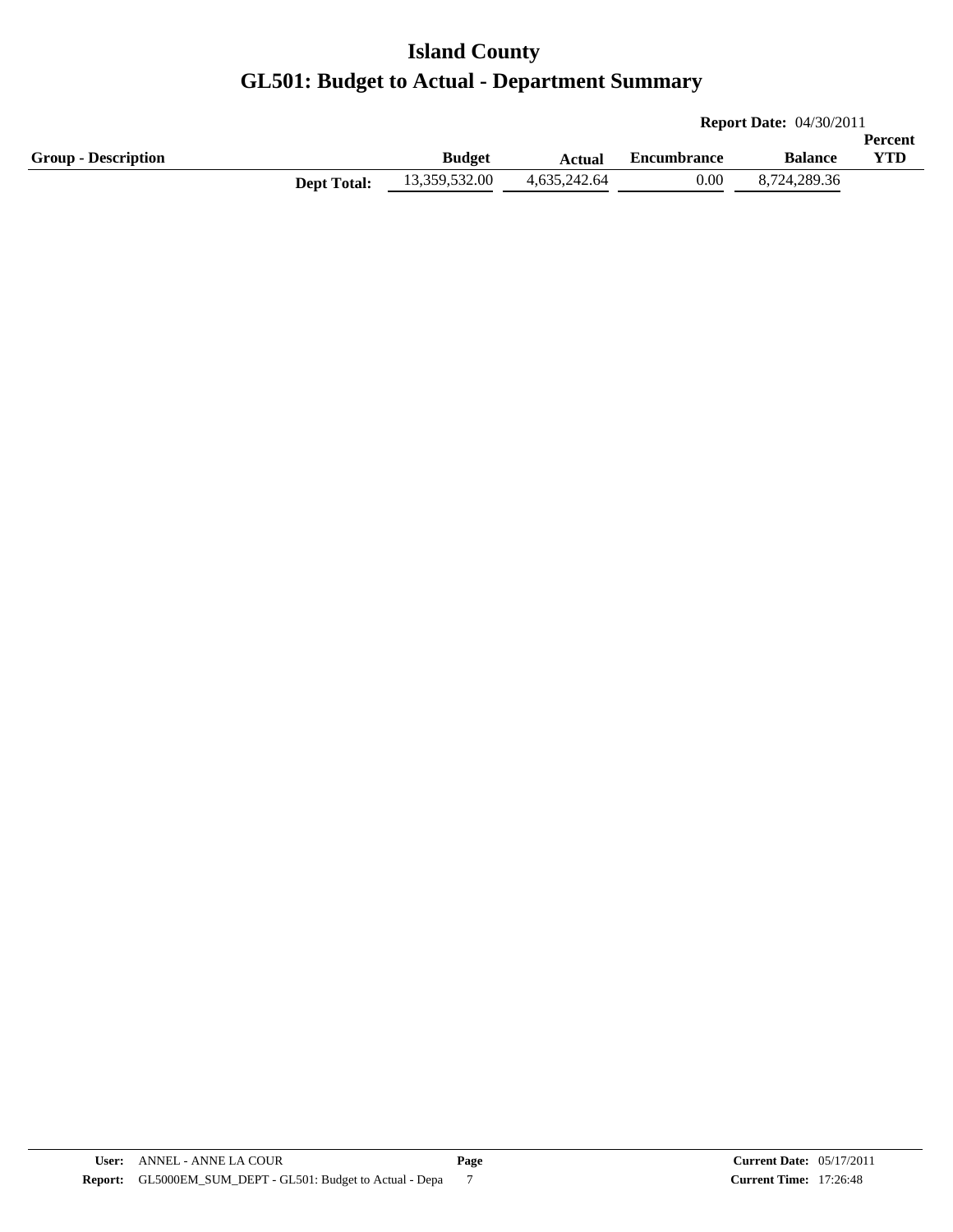|                                                                                                  | <b>Prior Years to Date Actuals</b> |               | 2011<br>Approved | 2011<br><b>Month</b><br>to Date @ | 2011<br>Year to<br>Date @ | 2011<br><b>Encumbered</b><br>Amount @ | 2011<br>Balance @ | <b>Percent</b>                                            |
|--------------------------------------------------------------------------------------------------|------------------------------------|---------------|------------------|-----------------------------------|---------------------------|---------------------------------------|-------------------|-----------------------------------------------------------|
| Object<br><b>Description</b>                                                                     | 2009                               | 2010          | <b>Budget</b>    | 04/30/2011                        | 04/30/2011                | 04/30/2011                            | 04/30/2011        | <b>YTD</b>                                                |
| 2% HOTEL/MOTEL PUBLIC FACILITI (124)                                                             |                                    |               |                  |                                   |                           |                                       |                   |                                                           |
| USE OF FUND BALANCE                                                                              | 0.00                               | 0.00          | 0.00             | 0.00                              | 0.00                      | 0.00                                  | 0.00              | 0%                                                        |
| <b>REVENUES</b>                                                                                  | 31,374.35                          | 30,255.01     | 115,000.00       | 2,397.51                          | 35,103.18                 | 0.00                                  | 79,896.82         | 31 %                                                      |
| <b>EXPENDITURES</b>                                                                              | (29,939.86)                        | (32, 182.82)  | (110,400.00)     | (21,097.39)                       | (37,758.09)               | 0.00                                  | (72,641.91)       | 34 %                                                      |
| <b>TRANSFERS OUT</b>                                                                             | (1,284.00)                         | (4,600.00)    | (4,600.00)       | 0.00                              | (4,500.00)                | 0.00                                  | (100.00)          | 98 %                                                      |
| Net 2% HOTEL/MOTEL PUBLIC FACILITI (124)                                                         | 150.49                             | (6,527.81)    | 0.00             | (18,699.88)                       | (7, 154.91)               | 0.00                                  | 7,154.91          |                                                           |
| <b>ALCOHOL/SUBSTANCE ABUSE (123)</b>                                                             |                                    |               |                  |                                   |                           |                                       |                   |                                                           |
| USE OF FUND BALANCE                                                                              | 0.00                               | 0.00          | 0.00             | 0.00                              | 0.00                      | 0.00                                  | 0.00              | 0%                                                        |
| <b>REVENUES</b>                                                                                  | 25,064.51                          | 3,573.18      | 11,280.00        | 1,991.29                          | 3,531.20                  | 0.00                                  | 7,748.80          | 31 %                                                      |
| <b>GRANT REVENUES</b>                                                                            | 65,562.11                          | 150,061.48    | 584,395.00       | (1,354.60)                        | 359.00                    | 0.00                                  | 584,036.00        | $0\%$                                                     |
| <b>EXPENDITURES</b>                                                                              | (123, 415.26)                      | (158, 247.43) | (602, 175.00)    | (51,799.01)                       | (142, 224.32)             | 0.00                                  | (459, 950.68)     | 24 %                                                      |
| <b>TRANSFERS IN</b>                                                                              | 11,031.64                          | 28,883.00     | 6,500.00         | 0.00                              | 0.00                      | 0.00                                  | 6,500.00          | $0\%$                                                     |
| <b>TRANSFERS OUT</b>                                                                             | (5,291.00)                         | 0.00          | 0.00             | (1,587.40)                        | (1,587.40)                | 0.00                                  | 1,587.40          | $0\%$                                                     |
| Net ALCOHOL/SUBSTANCE ABUSE (123)                                                                | (27,048.00)                        | 24,270.23     | 0.00             | (52,749.72)                       | (139.921.52)              | 0.00                                  | 139,921.52        |                                                           |
| <b>ANTI-PROFITEERING (136)</b>                                                                   |                                    |               |                  |                                   |                           |                                       |                   |                                                           |
| USE OF FUND BALANCE                                                                              | 0.00                               | 0.00          | 0.00             | 0.00                              | 0.00                      | 0.00                                  | 0.00              | 0%                                                        |
| <b>REVENUES</b>                                                                                  | 81.84                              | 10.61         | 0.00             | 1.79                              | 8.93                      | 0.00                                  | (8.93)            | 0%                                                        |
| <b>TRANSFERS OUT</b>                                                                             | (20,000.00)                        | 0.00          | 0.00             | 0.00                              | 0.00                      | 0.00                                  | 0.00              | $0\%$                                                     |
| Net ANTI-PROFITEERING (136)                                                                      | (19,918.16)                        | 10.61         | 0.00             | 1.79                              | 8.93                      | 0.00                                  | (8.93)            |                                                           |
| <b>AUDITOR'S O &amp; M (118)</b>                                                                 |                                    |               |                  |                                   |                           |                                       |                   |                                                           |
| USE OF FUND BALANCE                                                                              | 0.00                               | 0.00          | 0.00             | 0.00                              | 0.00                      | 0.00                                  | 0.00              | $0\%$                                                     |
| <b>REVENUES</b>                                                                                  | 27,800.93                          | 21,059.43     | 124,825.00       | 4,195.00                          | 22,660.80                 | 0.00                                  | 102,164.20        | 18%                                                       |
| <b>EXPENDITURES</b>                                                                              | (57, 186.83)                       | (57, 827.61)  | (150, 225.00)    | (7,272.61)                        | (60, 863.64)              | 0.00                                  | (89, 361.36)      | 41 %                                                      |
| <b>TRANSFERS IN</b>                                                                              | 8,621.72                           | 25,400.00     | 25,400.00        | 0.00                              | 25,400.00                 | 0.00                                  | 0.00              | 100 %                                                     |
| <b>TRANSFERS OUT</b>                                                                             | 0.00                               | 0.00          | 0.00             | 0.00                              | 0.00                      | 0.00                                  | 0.00              | $0\%$                                                     |
| Net AUDITOR'S O & M (118)                                                                        | (20, 764.18)                       | (11, 368.18)  | 0.00             | (3,077.61)                        | (12,802.84)               | 0.00                                  | 12,802.84         |                                                           |
| <b>CAPITAL DRAINAGE (321)</b>                                                                    |                                    |               |                  |                                   |                           |                                       |                   |                                                           |
| <b>REVENUES</b>                                                                                  | 0.00                               | 0.00          | 70.00            | 0.00                              | 0.00                      | 0.00                                  | 70.00             | 0%                                                        |
| <b>EXPENDITURES</b>                                                                              | (74, 712.58)                       | (34, 380.64)  | (393, 270.00)    | (11, 114.12)                      | (27,809.27)               | 0.00                                  | (365, 460.73)     | 7%                                                        |
| <b>TRANSFERS IN</b>                                                                              | 0.00                               | 100,000.00    | 410,000.00       | 0.00                              | 111,000.00                | 0.00                                  | 299,000.00        | 27 %                                                      |
| <b>TRANSFERS OUT</b>                                                                             | 0.00                               | (22,700.00)   | (16,800.00)      | 0.00                              | (16,800.00)               | 0.00                                  | 0.00              | 100 %                                                     |
| Net CAPITAL DRAINAGE (321)                                                                       | (74, 712.58)                       | 42,919.36     | 0.00             | (11, 114.12)                      | 66,390.73                 | 0.00                                  | (66, 390.73)      |                                                           |
| <b>CASA FUND (131)</b>                                                                           |                                    |               |                  |                                   |                           |                                       |                   |                                                           |
| USE OF FUND BALANCE                                                                              | 0.00                               | 0.00          | 7,000.00         | 0.00                              | 0.00                      | 0.00                                  | 7,000.00          | 0%                                                        |
| <b>REVENUES</b>                                                                                  | 700.00                             | 0.00          | 270.00           | 4,370.85                          | 4,570.85                  | 0.00                                  | (4,300.85)        | 1,693 %                                                   |
| <b>GRANT REVENUES</b>                                                                            | 18,255.00                          | 14,757.75     | 59,031.00        | 4,495.85                          | 9,415.10                  | 0.00                                  | 49,615.90         | 16 %                                                      |
| <b>EXPENDITURES</b>                                                                              | (39,603.70)                        | (41,740.86)   | (106, 702.00)    | (8,556.37)                        | (37, 142.11)              | 0.00                                  | (69, 559.89)      | 35 %                                                      |
| <b>TRANSFERS IN</b>                                                                              | 16,863.64                          | 50,591.00     | 50,591.00        | 0.00                              | 50,591.00                 | 0.00                                  | 0.00              | 100 %                                                     |
| User: ANNEL - ANNE LA COUR<br>Report: GL5010EM_FUND - GL535: Multi Year Budget to Actual by Fund |                                    |               | Page<br>1        |                                   |                           |                                       |                   | Current Date: 05/17/2011<br><b>Current Time: 17:33:06</b> |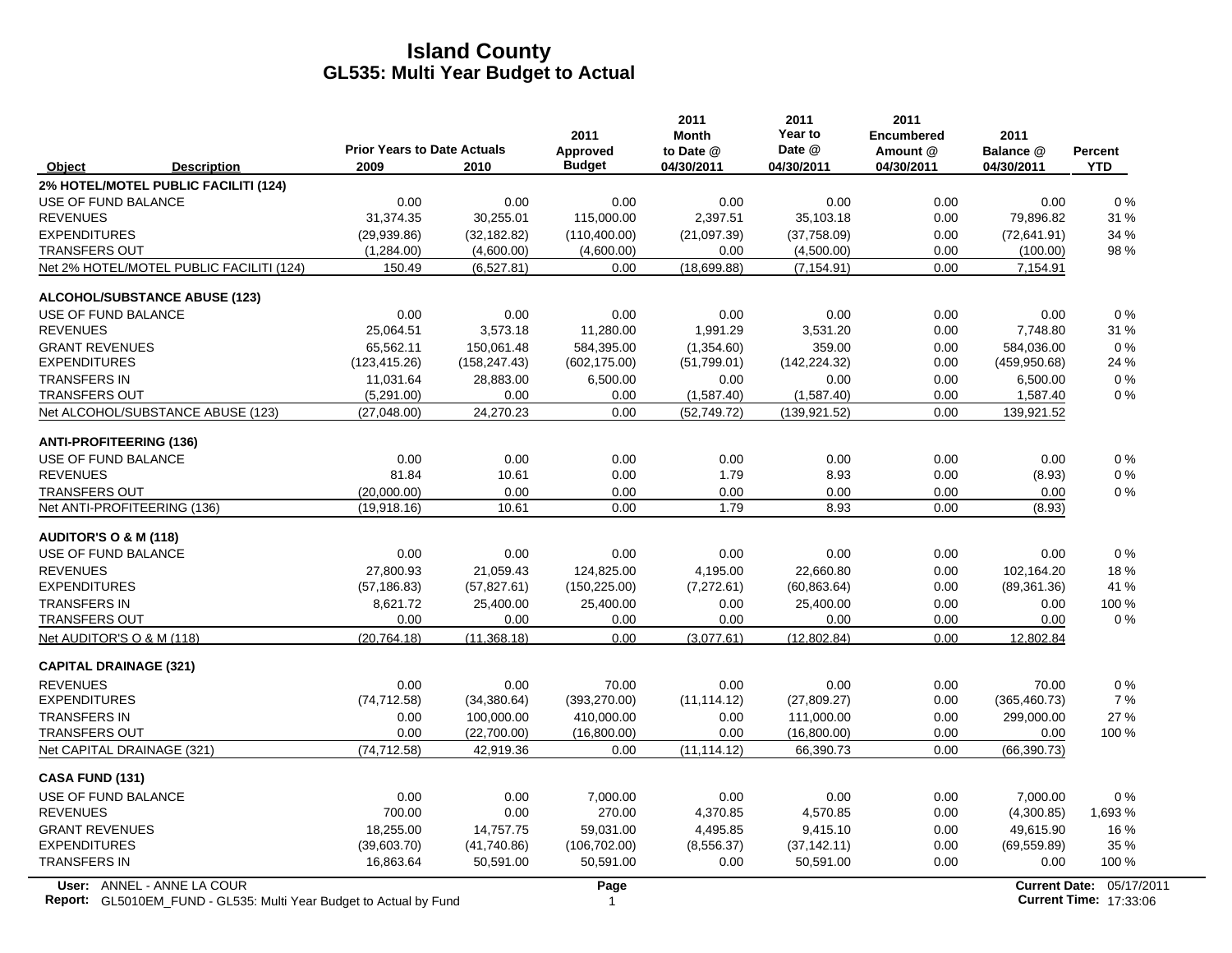| <b>Budget</b><br>2009<br>04/30/2011<br>04/30/2011<br>04/30/2011<br><b>YTD</b><br><b>Description</b><br>2010<br>04/30/2011<br>Object<br><b>TRANSFERS OUT</b><br>0.00<br>0.00<br>0.00<br>0.00<br>0.00<br>0.00<br>$0\%$<br>0.00<br>(3,785.06)<br>23,607.89<br>10,190.00<br>310.33<br>27,434.84<br>0.00<br>(17, 244.84)<br>Net CASA FUND (131)<br><b>COMM MENTAL HEALTH FACILITY (148)</b><br>2,411.30<br>1,446.78<br>5,566.00<br>482.26<br>1,929.04<br>0.00<br>3,636.96<br>35 %<br><b>EXPENDITURES</b><br>0.00<br>(2,711.66)<br>(1,228.83)<br>(5,566.00)<br>0.00<br>0.00<br>(2,854.34)<br>49 %<br>Net COMM MENTAL HEALTH FACILITY (148)<br>2,411.30<br>482.26<br>0.00<br>217.95<br>0.00<br>(782.62)<br>782.62<br><b>CONSERVATION FUTURES (132)</b><br>0%<br>USE OF FUND BALANCE<br>0.00<br>0.00<br>0.00<br>0.00<br>0.00<br>0.00<br>0.00<br>250,906.05<br>236,281.42<br>677,020.00<br>161,883.01<br>180,246.64<br>0.00<br>496,773.36<br>27 %<br>72.001.81<br>0%<br><b>GRANT REVENUES</b><br>31,421.20<br>0.00<br>3.67<br>3.67<br>0.00<br>(3.67)<br><b>EXPENDITURES</b><br>(22, 899.76)<br>(677, 020.00)<br>(20, 806.79)<br>(22,789.44)<br>0.00<br>3%<br>(38, 811.58)<br>(654, 230.56)<br>0.00<br>0%<br><b>TRANSFERS OUT</b><br>0.00<br>0.00<br>0.00<br>0.00<br>0.00<br>0.00<br>Net CONSERVATION FUTURES (132)<br>300,008.10<br>0.00<br>141,079.89<br>157,460.87<br>228,891.04<br>0.00<br>(157, 460.87)<br><b>CONSTRUCTION &amp; ACQUISITION (308)</b><br>0%<br>USE OF FUND BALANCE<br>0.00<br>0.00<br>0.00<br>0.00<br>0.00<br>0.00<br>0.00<br><b>EXPENDITURES</b><br>0.00<br>0.00<br>0.00<br>0.00<br>$0\ \%$<br>0.00<br>0.00<br>0.00<br>0.00<br>0.00<br>0.00<br>0.00<br>$0\%$<br>0.00<br>0.00<br>0.00<br>Net CONSTRUCTION & ACQUISITION (308)<br>0.00<br>0.00<br>0.00<br>0.00<br>0.00<br>0.00<br>0.00<br><b>CORNET BAY DOCK (119)</b><br>10.877.00<br>10.845.00<br>16.400.00<br>1,550.00<br>12.975.00<br>0.00<br>3.425.00<br>79%<br><b>EXPENDITURES</b><br>(2,056.16)<br>(2, 149.90)<br>(1,006.76)<br>(2,609.80)<br>0.00<br>(13,090.20)<br>17%<br>(15,700.00)<br>(700.00)<br>0.00<br>100 %<br><b>TRANSFERS OUT</b><br>0.00<br>(600.00)<br>(700.00)<br>0.00<br>0.00<br>Net CORNET BAY DOCK (119)<br>8,820.84<br>543.24<br>8,095.10<br>0.00<br>9,665.20<br>0.00<br>(9,665.20)<br><b>COUNTY FAIR (110)</b><br>238,000.00<br>26 %<br>46,113.58<br>66,494.55<br>6.761.41<br>61.445.96<br>0.00<br>176,554.04<br><b>GRANT REVENUES</b><br>0.00<br>0.00<br>0.00<br>0.00<br>0.00<br>0.00<br>0.00<br>0%<br><b>EXPENDITURES</b><br>(12, 215.81)<br>13%<br>(36,991.89)<br>(27,983.09)<br>(268,000.00)<br>(35,675.65)<br>0.00<br>(232, 324.35)<br>0.00<br>30,000.00<br>0.00<br>0.00<br>30,000.00<br>0%<br>0.00<br>0.00<br>0.00<br>0.00<br>0.00<br>0%<br><b>TRANSFERS OUT</b><br>(500.00)<br>0.00<br>0.00<br>0.00<br>0.00<br>0.00<br>8,621.69<br>38,511.46<br>(5,454.40)<br>25,770.31<br>(25,770.31)<br>Net COUNTY FAIR (110)<br><b>COUNTY LAW LIBRARY (103)</b><br>USE OF FUND BALANCE<br>0.00<br>0.00<br>6,780.00<br>0.00<br>0.00<br>0.00<br>6,780.00<br>0% |                     | <b>Prior Years to Date Actuals</b> | 2011<br>Approved | 2011<br>Month<br>to Date @ | 2011<br>Year to<br>Date @ | 2011<br><b>Encumbered</b><br>Amount @ | 2011<br>Balance @ | Percent |
|---------------------------------------------------------------------------------------------------------------------------------------------------------------------------------------------------------------------------------------------------------------------------------------------------------------------------------------------------------------------------------------------------------------------------------------------------------------------------------------------------------------------------------------------------------------------------------------------------------------------------------------------------------------------------------------------------------------------------------------------------------------------------------------------------------------------------------------------------------------------------------------------------------------------------------------------------------------------------------------------------------------------------------------------------------------------------------------------------------------------------------------------------------------------------------------------------------------------------------------------------------------------------------------------------------------------------------------------------------------------------------------------------------------------------------------------------------------------------------------------------------------------------------------------------------------------------------------------------------------------------------------------------------------------------------------------------------------------------------------------------------------------------------------------------------------------------------------------------------------------------------------------------------------------------------------------------------------------------------------------------------------------------------------------------------------------------------------------------------------------------------------------------------------------------------------------------------------------------------------------------------------------------------------------------------------------------------------------------------------------------------------------------------------------------------------------------------------------------------------------------------------------------------------------------------------------------------------------------------------------------------------------------------------------------------------------------------------------------------------------------------------------------------------------------------------------------------------------------------------------------------------------------------------------------------------------------------------------------------------------------------------------------------------------|---------------------|------------------------------------|------------------|----------------------------|---------------------------|---------------------------------------|-------------------|---------|
|                                                                                                                                                                                                                                                                                                                                                                                                                                                                                                                                                                                                                                                                                                                                                                                                                                                                                                                                                                                                                                                                                                                                                                                                                                                                                                                                                                                                                                                                                                                                                                                                                                                                                                                                                                                                                                                                                                                                                                                                                                                                                                                                                                                                                                                                                                                                                                                                                                                                                                                                                                                                                                                                                                                                                                                                                                                                                                                                                                                                                                             |                     |                                    |                  |                            |                           |                                       |                   |         |
|                                                                                                                                                                                                                                                                                                                                                                                                                                                                                                                                                                                                                                                                                                                                                                                                                                                                                                                                                                                                                                                                                                                                                                                                                                                                                                                                                                                                                                                                                                                                                                                                                                                                                                                                                                                                                                                                                                                                                                                                                                                                                                                                                                                                                                                                                                                                                                                                                                                                                                                                                                                                                                                                                                                                                                                                                                                                                                                                                                                                                                             |                     |                                    |                  |                            |                           |                                       |                   |         |
|                                                                                                                                                                                                                                                                                                                                                                                                                                                                                                                                                                                                                                                                                                                                                                                                                                                                                                                                                                                                                                                                                                                                                                                                                                                                                                                                                                                                                                                                                                                                                                                                                                                                                                                                                                                                                                                                                                                                                                                                                                                                                                                                                                                                                                                                                                                                                                                                                                                                                                                                                                                                                                                                                                                                                                                                                                                                                                                                                                                                                                             |                     |                                    |                  |                            |                           |                                       |                   |         |
|                                                                                                                                                                                                                                                                                                                                                                                                                                                                                                                                                                                                                                                                                                                                                                                                                                                                                                                                                                                                                                                                                                                                                                                                                                                                                                                                                                                                                                                                                                                                                                                                                                                                                                                                                                                                                                                                                                                                                                                                                                                                                                                                                                                                                                                                                                                                                                                                                                                                                                                                                                                                                                                                                                                                                                                                                                                                                                                                                                                                                                             |                     |                                    |                  |                            |                           |                                       |                   |         |
|                                                                                                                                                                                                                                                                                                                                                                                                                                                                                                                                                                                                                                                                                                                                                                                                                                                                                                                                                                                                                                                                                                                                                                                                                                                                                                                                                                                                                                                                                                                                                                                                                                                                                                                                                                                                                                                                                                                                                                                                                                                                                                                                                                                                                                                                                                                                                                                                                                                                                                                                                                                                                                                                                                                                                                                                                                                                                                                                                                                                                                             | <b>REVENUES</b>     |                                    |                  |                            |                           |                                       |                   |         |
|                                                                                                                                                                                                                                                                                                                                                                                                                                                                                                                                                                                                                                                                                                                                                                                                                                                                                                                                                                                                                                                                                                                                                                                                                                                                                                                                                                                                                                                                                                                                                                                                                                                                                                                                                                                                                                                                                                                                                                                                                                                                                                                                                                                                                                                                                                                                                                                                                                                                                                                                                                                                                                                                                                                                                                                                                                                                                                                                                                                                                                             |                     |                                    |                  |                            |                           |                                       |                   |         |
|                                                                                                                                                                                                                                                                                                                                                                                                                                                                                                                                                                                                                                                                                                                                                                                                                                                                                                                                                                                                                                                                                                                                                                                                                                                                                                                                                                                                                                                                                                                                                                                                                                                                                                                                                                                                                                                                                                                                                                                                                                                                                                                                                                                                                                                                                                                                                                                                                                                                                                                                                                                                                                                                                                                                                                                                                                                                                                                                                                                                                                             |                     |                                    |                  |                            |                           |                                       |                   |         |
|                                                                                                                                                                                                                                                                                                                                                                                                                                                                                                                                                                                                                                                                                                                                                                                                                                                                                                                                                                                                                                                                                                                                                                                                                                                                                                                                                                                                                                                                                                                                                                                                                                                                                                                                                                                                                                                                                                                                                                                                                                                                                                                                                                                                                                                                                                                                                                                                                                                                                                                                                                                                                                                                                                                                                                                                                                                                                                                                                                                                                                             |                     |                                    |                  |                            |                           |                                       |                   |         |
|                                                                                                                                                                                                                                                                                                                                                                                                                                                                                                                                                                                                                                                                                                                                                                                                                                                                                                                                                                                                                                                                                                                                                                                                                                                                                                                                                                                                                                                                                                                                                                                                                                                                                                                                                                                                                                                                                                                                                                                                                                                                                                                                                                                                                                                                                                                                                                                                                                                                                                                                                                                                                                                                                                                                                                                                                                                                                                                                                                                                                                             |                     |                                    |                  |                            |                           |                                       |                   |         |
|                                                                                                                                                                                                                                                                                                                                                                                                                                                                                                                                                                                                                                                                                                                                                                                                                                                                                                                                                                                                                                                                                                                                                                                                                                                                                                                                                                                                                                                                                                                                                                                                                                                                                                                                                                                                                                                                                                                                                                                                                                                                                                                                                                                                                                                                                                                                                                                                                                                                                                                                                                                                                                                                                                                                                                                                                                                                                                                                                                                                                                             | <b>REVENUES</b>     |                                    |                  |                            |                           |                                       |                   |         |
|                                                                                                                                                                                                                                                                                                                                                                                                                                                                                                                                                                                                                                                                                                                                                                                                                                                                                                                                                                                                                                                                                                                                                                                                                                                                                                                                                                                                                                                                                                                                                                                                                                                                                                                                                                                                                                                                                                                                                                                                                                                                                                                                                                                                                                                                                                                                                                                                                                                                                                                                                                                                                                                                                                                                                                                                                                                                                                                                                                                                                                             |                     |                                    |                  |                            |                           |                                       |                   |         |
|                                                                                                                                                                                                                                                                                                                                                                                                                                                                                                                                                                                                                                                                                                                                                                                                                                                                                                                                                                                                                                                                                                                                                                                                                                                                                                                                                                                                                                                                                                                                                                                                                                                                                                                                                                                                                                                                                                                                                                                                                                                                                                                                                                                                                                                                                                                                                                                                                                                                                                                                                                                                                                                                                                                                                                                                                                                                                                                                                                                                                                             |                     |                                    |                  |                            |                           |                                       |                   |         |
|                                                                                                                                                                                                                                                                                                                                                                                                                                                                                                                                                                                                                                                                                                                                                                                                                                                                                                                                                                                                                                                                                                                                                                                                                                                                                                                                                                                                                                                                                                                                                                                                                                                                                                                                                                                                                                                                                                                                                                                                                                                                                                                                                                                                                                                                                                                                                                                                                                                                                                                                                                                                                                                                                                                                                                                                                                                                                                                                                                                                                                             |                     |                                    |                  |                            |                           |                                       |                   |         |
|                                                                                                                                                                                                                                                                                                                                                                                                                                                                                                                                                                                                                                                                                                                                                                                                                                                                                                                                                                                                                                                                                                                                                                                                                                                                                                                                                                                                                                                                                                                                                                                                                                                                                                                                                                                                                                                                                                                                                                                                                                                                                                                                                                                                                                                                                                                                                                                                                                                                                                                                                                                                                                                                                                                                                                                                                                                                                                                                                                                                                                             |                     |                                    |                  |                            |                           |                                       |                   |         |
|                                                                                                                                                                                                                                                                                                                                                                                                                                                                                                                                                                                                                                                                                                                                                                                                                                                                                                                                                                                                                                                                                                                                                                                                                                                                                                                                                                                                                                                                                                                                                                                                                                                                                                                                                                                                                                                                                                                                                                                                                                                                                                                                                                                                                                                                                                                                                                                                                                                                                                                                                                                                                                                                                                                                                                                                                                                                                                                                                                                                                                             |                     |                                    |                  |                            |                           |                                       |                   |         |
|                                                                                                                                                                                                                                                                                                                                                                                                                                                                                                                                                                                                                                                                                                                                                                                                                                                                                                                                                                                                                                                                                                                                                                                                                                                                                                                                                                                                                                                                                                                                                                                                                                                                                                                                                                                                                                                                                                                                                                                                                                                                                                                                                                                                                                                                                                                                                                                                                                                                                                                                                                                                                                                                                                                                                                                                                                                                                                                                                                                                                                             |                     |                                    |                  |                            |                           |                                       |                   |         |
|                                                                                                                                                                                                                                                                                                                                                                                                                                                                                                                                                                                                                                                                                                                                                                                                                                                                                                                                                                                                                                                                                                                                                                                                                                                                                                                                                                                                                                                                                                                                                                                                                                                                                                                                                                                                                                                                                                                                                                                                                                                                                                                                                                                                                                                                                                                                                                                                                                                                                                                                                                                                                                                                                                                                                                                                                                                                                                                                                                                                                                             |                     |                                    |                  |                            |                           |                                       |                   |         |
|                                                                                                                                                                                                                                                                                                                                                                                                                                                                                                                                                                                                                                                                                                                                                                                                                                                                                                                                                                                                                                                                                                                                                                                                                                                                                                                                                                                                                                                                                                                                                                                                                                                                                                                                                                                                                                                                                                                                                                                                                                                                                                                                                                                                                                                                                                                                                                                                                                                                                                                                                                                                                                                                                                                                                                                                                                                                                                                                                                                                                                             | TRANSFERS IN        |                                    |                  |                            |                           |                                       |                   |         |
|                                                                                                                                                                                                                                                                                                                                                                                                                                                                                                                                                                                                                                                                                                                                                                                                                                                                                                                                                                                                                                                                                                                                                                                                                                                                                                                                                                                                                                                                                                                                                                                                                                                                                                                                                                                                                                                                                                                                                                                                                                                                                                                                                                                                                                                                                                                                                                                                                                                                                                                                                                                                                                                                                                                                                                                                                                                                                                                                                                                                                                             |                     |                                    |                  |                            |                           |                                       |                   |         |
|                                                                                                                                                                                                                                                                                                                                                                                                                                                                                                                                                                                                                                                                                                                                                                                                                                                                                                                                                                                                                                                                                                                                                                                                                                                                                                                                                                                                                                                                                                                                                                                                                                                                                                                                                                                                                                                                                                                                                                                                                                                                                                                                                                                                                                                                                                                                                                                                                                                                                                                                                                                                                                                                                                                                                                                                                                                                                                                                                                                                                                             |                     |                                    |                  |                            |                           |                                       |                   |         |
|                                                                                                                                                                                                                                                                                                                                                                                                                                                                                                                                                                                                                                                                                                                                                                                                                                                                                                                                                                                                                                                                                                                                                                                                                                                                                                                                                                                                                                                                                                                                                                                                                                                                                                                                                                                                                                                                                                                                                                                                                                                                                                                                                                                                                                                                                                                                                                                                                                                                                                                                                                                                                                                                                                                                                                                                                                                                                                                                                                                                                                             | <b>REVENUES</b>     |                                    |                  |                            |                           |                                       |                   |         |
|                                                                                                                                                                                                                                                                                                                                                                                                                                                                                                                                                                                                                                                                                                                                                                                                                                                                                                                                                                                                                                                                                                                                                                                                                                                                                                                                                                                                                                                                                                                                                                                                                                                                                                                                                                                                                                                                                                                                                                                                                                                                                                                                                                                                                                                                                                                                                                                                                                                                                                                                                                                                                                                                                                                                                                                                                                                                                                                                                                                                                                             |                     |                                    |                  |                            |                           |                                       |                   |         |
|                                                                                                                                                                                                                                                                                                                                                                                                                                                                                                                                                                                                                                                                                                                                                                                                                                                                                                                                                                                                                                                                                                                                                                                                                                                                                                                                                                                                                                                                                                                                                                                                                                                                                                                                                                                                                                                                                                                                                                                                                                                                                                                                                                                                                                                                                                                                                                                                                                                                                                                                                                                                                                                                                                                                                                                                                                                                                                                                                                                                                                             |                     |                                    |                  |                            |                           |                                       |                   |         |
|                                                                                                                                                                                                                                                                                                                                                                                                                                                                                                                                                                                                                                                                                                                                                                                                                                                                                                                                                                                                                                                                                                                                                                                                                                                                                                                                                                                                                                                                                                                                                                                                                                                                                                                                                                                                                                                                                                                                                                                                                                                                                                                                                                                                                                                                                                                                                                                                                                                                                                                                                                                                                                                                                                                                                                                                                                                                                                                                                                                                                                             |                     |                                    |                  |                            |                           |                                       |                   |         |
|                                                                                                                                                                                                                                                                                                                                                                                                                                                                                                                                                                                                                                                                                                                                                                                                                                                                                                                                                                                                                                                                                                                                                                                                                                                                                                                                                                                                                                                                                                                                                                                                                                                                                                                                                                                                                                                                                                                                                                                                                                                                                                                                                                                                                                                                                                                                                                                                                                                                                                                                                                                                                                                                                                                                                                                                                                                                                                                                                                                                                                             |                     |                                    |                  |                            |                           |                                       |                   |         |
|                                                                                                                                                                                                                                                                                                                                                                                                                                                                                                                                                                                                                                                                                                                                                                                                                                                                                                                                                                                                                                                                                                                                                                                                                                                                                                                                                                                                                                                                                                                                                                                                                                                                                                                                                                                                                                                                                                                                                                                                                                                                                                                                                                                                                                                                                                                                                                                                                                                                                                                                                                                                                                                                                                                                                                                                                                                                                                                                                                                                                                             | <b>REVENUES</b>     |                                    |                  |                            |                           |                                       |                   |         |
|                                                                                                                                                                                                                                                                                                                                                                                                                                                                                                                                                                                                                                                                                                                                                                                                                                                                                                                                                                                                                                                                                                                                                                                                                                                                                                                                                                                                                                                                                                                                                                                                                                                                                                                                                                                                                                                                                                                                                                                                                                                                                                                                                                                                                                                                                                                                                                                                                                                                                                                                                                                                                                                                                                                                                                                                                                                                                                                                                                                                                                             |                     |                                    |                  |                            |                           |                                       |                   |         |
|                                                                                                                                                                                                                                                                                                                                                                                                                                                                                                                                                                                                                                                                                                                                                                                                                                                                                                                                                                                                                                                                                                                                                                                                                                                                                                                                                                                                                                                                                                                                                                                                                                                                                                                                                                                                                                                                                                                                                                                                                                                                                                                                                                                                                                                                                                                                                                                                                                                                                                                                                                                                                                                                                                                                                                                                                                                                                                                                                                                                                                             |                     |                                    |                  |                            |                           |                                       |                   |         |
|                                                                                                                                                                                                                                                                                                                                                                                                                                                                                                                                                                                                                                                                                                                                                                                                                                                                                                                                                                                                                                                                                                                                                                                                                                                                                                                                                                                                                                                                                                                                                                                                                                                                                                                                                                                                                                                                                                                                                                                                                                                                                                                                                                                                                                                                                                                                                                                                                                                                                                                                                                                                                                                                                                                                                                                                                                                                                                                                                                                                                                             | <b>TRANSFERS IN</b> |                                    |                  |                            |                           |                                       |                   |         |
|                                                                                                                                                                                                                                                                                                                                                                                                                                                                                                                                                                                                                                                                                                                                                                                                                                                                                                                                                                                                                                                                                                                                                                                                                                                                                                                                                                                                                                                                                                                                                                                                                                                                                                                                                                                                                                                                                                                                                                                                                                                                                                                                                                                                                                                                                                                                                                                                                                                                                                                                                                                                                                                                                                                                                                                                                                                                                                                                                                                                                                             |                     |                                    |                  |                            |                           |                                       |                   |         |
|                                                                                                                                                                                                                                                                                                                                                                                                                                                                                                                                                                                                                                                                                                                                                                                                                                                                                                                                                                                                                                                                                                                                                                                                                                                                                                                                                                                                                                                                                                                                                                                                                                                                                                                                                                                                                                                                                                                                                                                                                                                                                                                                                                                                                                                                                                                                                                                                                                                                                                                                                                                                                                                                                                                                                                                                                                                                                                                                                                                                                                             |                     |                                    |                  |                            |                           |                                       |                   |         |
|                                                                                                                                                                                                                                                                                                                                                                                                                                                                                                                                                                                                                                                                                                                                                                                                                                                                                                                                                                                                                                                                                                                                                                                                                                                                                                                                                                                                                                                                                                                                                                                                                                                                                                                                                                                                                                                                                                                                                                                                                                                                                                                                                                                                                                                                                                                                                                                                                                                                                                                                                                                                                                                                                                                                                                                                                                                                                                                                                                                                                                             |                     |                                    |                  |                            |                           |                                       |                   |         |
|                                                                                                                                                                                                                                                                                                                                                                                                                                                                                                                                                                                                                                                                                                                                                                                                                                                                                                                                                                                                                                                                                                                                                                                                                                                                                                                                                                                                                                                                                                                                                                                                                                                                                                                                                                                                                                                                                                                                                                                                                                                                                                                                                                                                                                                                                                                                                                                                                                                                                                                                                                                                                                                                                                                                                                                                                                                                                                                                                                                                                                             |                     |                                    |                  |                            |                           |                                       |                   |         |
| 9,223.22<br>8,341.12<br>26,100.00<br>2,147.98<br>9,002.00<br>0.00<br>17,098.00<br>34 %                                                                                                                                                                                                                                                                                                                                                                                                                                                                                                                                                                                                                                                                                                                                                                                                                                                                                                                                                                                                                                                                                                                                                                                                                                                                                                                                                                                                                                                                                                                                                                                                                                                                                                                                                                                                                                                                                                                                                                                                                                                                                                                                                                                                                                                                                                                                                                                                                                                                                                                                                                                                                                                                                                                                                                                                                                                                                                                                                      | <b>REVENUES</b>     |                                    |                  |                            |                           |                                       |                   |         |
| (9,205.77)<br>(32.880.00)<br>(2,740.46)<br>(22, 636.42)<br>31 %<br><b>EXPENDITURES</b><br>(9,561.39)<br>(10.243.58)<br>0.00                                                                                                                                                                                                                                                                                                                                                                                                                                                                                                                                                                                                                                                                                                                                                                                                                                                                                                                                                                                                                                                                                                                                                                                                                                                                                                                                                                                                                                                                                                                                                                                                                                                                                                                                                                                                                                                                                                                                                                                                                                                                                                                                                                                                                                                                                                                                                                                                                                                                                                                                                                                                                                                                                                                                                                                                                                                                                                                 |                     |                                    |                  |                            |                           |                                       |                   |         |
| Net COUNTY LAW LIBRARY (103)<br>17.45<br>(1,220.27)<br>0.00<br>(592.48)<br>0.00<br>1,241.58<br>(1,241.58)                                                                                                                                                                                                                                                                                                                                                                                                                                                                                                                                                                                                                                                                                                                                                                                                                                                                                                                                                                                                                                                                                                                                                                                                                                                                                                                                                                                                                                                                                                                                                                                                                                                                                                                                                                                                                                                                                                                                                                                                                                                                                                                                                                                                                                                                                                                                                                                                                                                                                                                                                                                                                                                                                                                                                                                                                                                                                                                                   |                     |                                    |                  |                            |                           |                                       |                   |         |

#### **COUNTY ROAD (101)**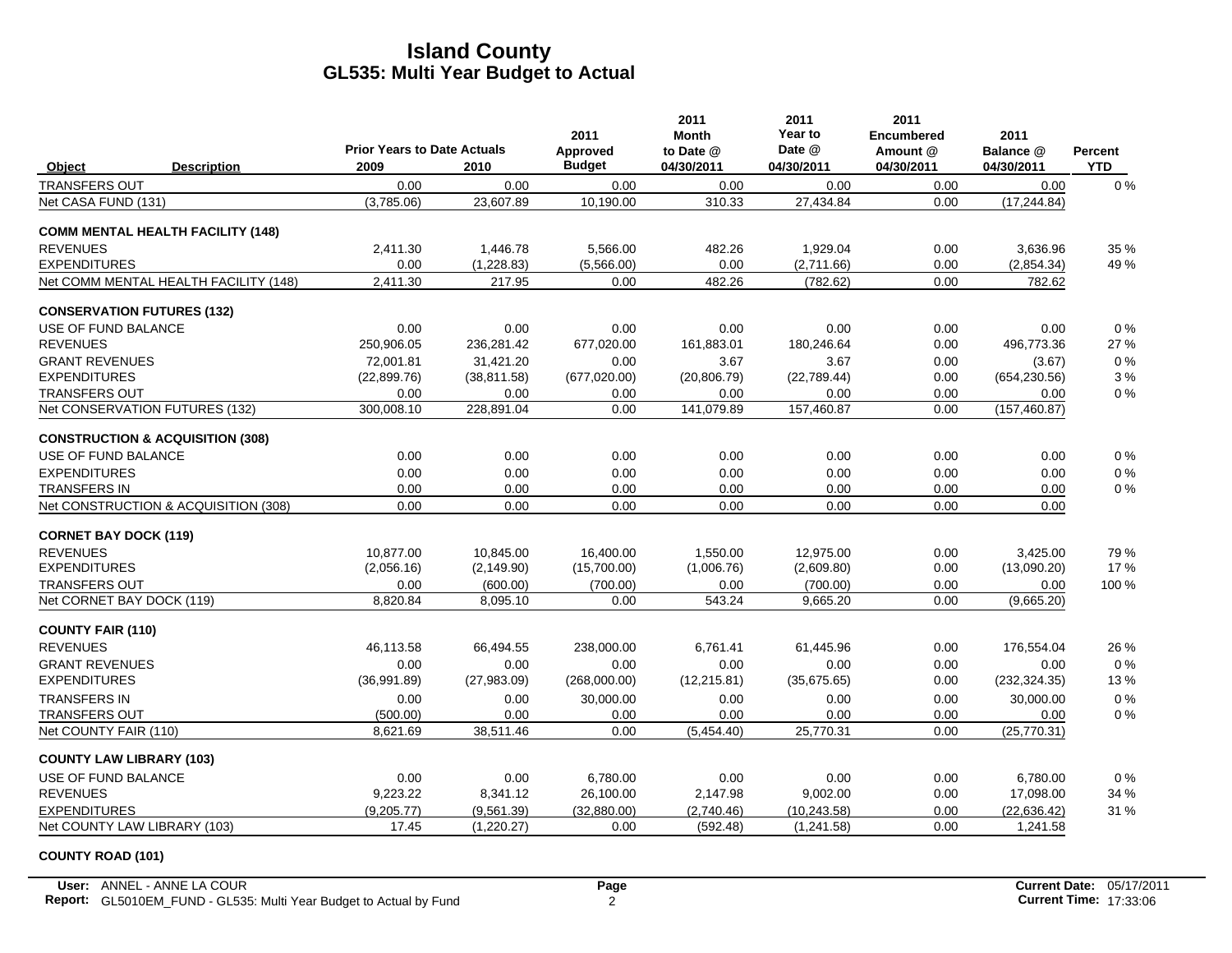|                                         |                                            |                | 2011                      | 2011<br><b>Month</b>    | 2011<br>Year to<br>Date @ | 2011<br><b>Encumbered</b> | 2011                    |                       |
|-----------------------------------------|--------------------------------------------|----------------|---------------------------|-------------------------|---------------------------|---------------------------|-------------------------|-----------------------|
| <b>Description</b><br><b>Object</b>     | <b>Prior Years to Date Actuals</b><br>2009 | 2010           | Approved<br><b>Budget</b> | to Date @<br>04/30/2011 | 04/30/2011                | Amount @<br>04/30/2011    | Balance @<br>04/30/2011 | Percent<br><b>YTD</b> |
| <b>USE OF FUND BALANCE</b>              | 0.00                                       | 0.00           | 13,113.00                 | 0.00                    | 0.00                      | 0.00                      | 13,113.00               | 0%                    |
| <b>REVENUES</b>                         | 4,795,094.33                               | 4,816,044.21   | 14,811,971.00             | 2,400,765.21            | 4,157,022.95              | 0.00                      | 10,654,948.05           | 28 %                  |
| <b>GRANT REVENUES</b>                   | 585,879.16                                 | 117,403.92     | 4,541,277.00              | (90, 131.32)            | 410,258.05                | 0.00                      | 4,131,018.95            | 9%                    |
| <b>EXPENDITURES</b>                     | (2,513,482.59)                             | (3.022.620.41) | (17,786,764.00)           | (617, 015, 14)          | (2,358,211.73)            | 0.00                      | (15, 428, 552.27)       | 13%                   |
| <b>TRANSFERS IN</b>                     | 0.00                                       | 0.00           | 0.00                      | 0.00                    | 0.00                      | 0.00                      | 0.00                    | $0\%$                 |
| <b>TRANSFERS OUT</b>                    | (479, 103.44)                              | (1,526,217.00) | (1,579,597.00)            | 0.00                    | (1,514,967.00)            | 0.00                      | (64, 630.00)            | 96 %                  |
| Net COUNTY ROAD (101)                   | 2,388,387.46                               | 384,610.72     | 0.00                      | 1,693,618.75            | 694,102.27                | 0.00                      | (694, 102.27)           |                       |
| <b>COURTHOUSE EXPANSION (309)</b>       |                                            |                |                           |                         |                           |                           |                         |                       |
| <b>REVENUES</b>                         | 32.96                                      | 7.95           | 0.00                      | 1.35                    | 6.69                      | 0.00                      | (6.69)                  | $0\%$                 |
| Net COURTHOUSE EXPANSION (309)          | 32.96                                      | 7.95           | 0.00                      | 1.35                    | 6.69                      | 0.00                      | (6.69)                  |                       |
| <b>DEVELOPMENTAL DISABILITIES (114)</b> |                                            |                |                           |                         |                           |                           |                         |                       |
| USE OF FUND BALANCE                     | 0.00                                       | 0.00           | 0.00                      | 0.00                    | 0.00                      | 0.00                      | 0.00                    | $0\%$                 |
| <b>REVENUES</b>                         | 70,439.18                                  | 65,605.31      | 190,370.00                | 38,961.01               | 43,910.40                 | 0.00                      | 146,459.60              | 23 %                  |
| <b>GRANT REVENUES</b>                   | 92.622.60                                  | 83,115.32      | 517,107.00                | 42,439.00               | 84,582.00                 | 0.00                      | 432,525.00              | 16 %                  |
| <b>EXPENDITURES</b>                     | (180, 065.57)                              | (113,508.96)   | (707, 477.00)             | (48, 436.09)            | (153,603.46)              | 0.00                      | (553, 873.54)           | 22 %                  |
| <b>TRANSFERS OUT</b>                    | 0.00                                       | 0.00           | 0.00                      | (3,968.50)              | (3,968.50)                | 0.00                      | 3,968.50                | $0\%$                 |
| Net DEVELOPMENTAL DISABILITIES (114)    | (17,003.79)                                | 35,211.67      | 0.00                      | 28,995.42               | (29,079.56)               | 0.00                      | 29,079.56               |                       |
| <b>DRUG SEIZURE (133)</b>               |                                            |                |                           |                         |                           |                           |                         |                       |
| USE OF FUND BALANCE                     | 0.00                                       | 0.00           | 0.00                      | 0.00                    | 0.00                      | 0.00                      | 0.00                    | $0\%$                 |
| <b>REVENUES</b>                         | 473.83                                     | 1,900.27       | 10,000.00                 | 176.76                  | 1,779.83                  | 0.00                      | 8,220.17                | 18%                   |
| <b>EXPENDITURES</b>                     | (8,445.44)                                 | 0.00           | (10,000.00)               | 0.00                    | 0.00                      | 0.00                      | (10,000.00)             | $0\ \%$               |
| <b>TRANSFERS OUT</b>                    | (10,000.00)                                | 0.00           | 0.00                      | 0.00                    | 0.00                      | 0.00                      | 0.00                    | 0%                    |
| Net DRUG SEIZURE (133)                  | (17, 971.61)                               | 1,900.27       | 0.00                      | 176.76                  | 1,779.83                  | 0.00                      | (1,779.83)              |                       |
| <b>ELECTION RESERVE (111)</b>           |                                            |                |                           |                         |                           |                           |                         |                       |
| USE OF FUND BALANCE                     | 0.00                                       | 0.00           | 0.00                      | 0.00                    | 0.00                      | 0.00                      | 0.00                    | $0\ \%$               |
| <b>REVENUES</b>                         | 4,805.08                                   | 11,042.66      | 250,130.00                | 0.00                    | 9,079.56                  | 0.00                      | 241,050.44              | 4 %                   |
| <b>GRANT REVENUES</b>                   | 0.00                                       | 27,457.26      | 0.00                      | 0.00                    | 0.00                      | 0.00                      | 0.00                    | $0\%$                 |
| <b>EXPENDITURES</b>                     | (97, 987, 35)                              | (77,079.31)    | (450, 130.00)             | (30, 425.74)            | (85,006.07)               | 0.00                      | (365, 123.93)           | 19%                   |
| <b>TRANSFERS IN</b>                     | 31,700.00                                  | 219,925.00     | 200,000.00                | 0.00                    | 200,000.00                | 0.00                      | 0.00                    | 100 %                 |
| <b>TRANSFERS OUT</b>                    | 0.00                                       | 0.00           | 0.00                      | 0.00                    | 0.00                      | 0.00                      | 0.00                    | $0\%$                 |
| Net ELECTION RESERVE (111)              | (61, 482.27)                               | 181,345.61     | 0.00                      | (30, 425.74)            | 124,073.49                | 0.00                      | (124, 073.49)           |                       |
| <b>ENHANCED 911 (140)</b>               |                                            |                |                           |                         |                           |                           |                         |                       |
| <b>REVENUES</b>                         | 115,754.50                                 | 108,847.87     | 740,000.00                | 61,515.33               | 199,678.98                | 0.00                      | 540,321.02              | 27 %                  |
| <b>GRANT REVENUES</b>                   | 0.00                                       | 0.00           | 0.00                      | 0.00                    | 0.00                      | 0.00                      | 0.00                    | $0\%$                 |
| <b>EXPENDITURES</b>                     | 0.00                                       | (75.00)        | (738, 500.00)             | (61, 515.33)            | (391, 116.22)             | 0.00                      | (347, 383.78)           | 53 %                  |
| <b>TRANSFERS OUT</b>                    | (500.00)                                   | (1.500.00)     | (1.500.00)                | 0.00                    | (1,500.00)                | 0.00                      | 0.00                    | 100 %                 |
| Net ENHANCED 911 (140)                  | 115,254.50                                 | 107,272.87     | 0.00                      | 0.00                    | (192, 937.24)             | 0.00                      | 192,937.24              |                       |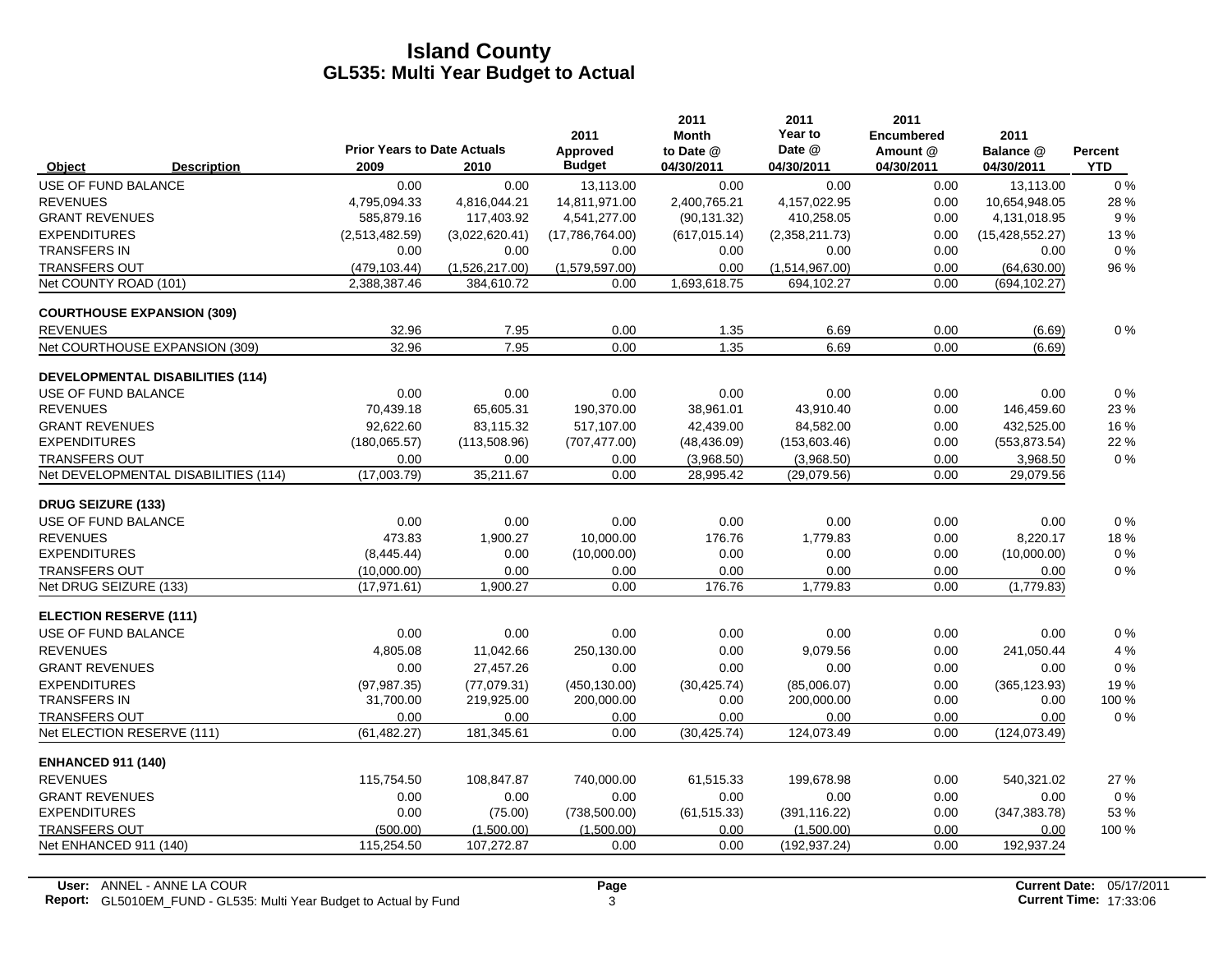|                                                                           | <b>Prior Years to Date Actuals</b> |               | 2011<br>Approved | 2011<br><b>Month</b><br>to Date @ | 2011<br>Year to<br>Date @ | 2011<br><b>Encumbered</b><br>Amount @ | 2011<br>Balance @    | <b>Percent</b>                |
|---------------------------------------------------------------------------|------------------------------------|---------------|------------------|-----------------------------------|---------------------------|---------------------------------------|----------------------|-------------------------------|
| Object<br><b>Description</b>                                              | 2009                               | 2010          | <b>Budget</b>    | 04/30/2011                        | 04/30/2011                | 04/30/2011                            | 04/30/2011           | <b>YTD</b>                    |
| <b>EXTENSION SERVICES (160)</b>                                           |                                    |               |                  |                                   |                           |                                       |                      |                               |
| <b>REVENUES</b>                                                           | 7,275.32                           | 29,124.27     | 232,633.00       | 0.00                              | 76,214.11                 | 0.00                                  | 156,418.89           | 33 %                          |
| <b>GRANT REVENUES</b>                                                     | 63,245.97                          | 5,692.05      | 176,309.00       | 28,661.04                         | 16,667.23                 | 0.00                                  | 159,641.77           | 9%                            |
| <b>EXPENDITURES</b>                                                       | (179, 667.87)                      | (142, 919.17) | (515,609.00)     | (29, 412.88)                      | (131, 903.03)             | 0.00                                  | (383, 705.97)        | 26 %                          |
| <b>TRANSFERS IN</b>                                                       | 216,469.00                         | 149,321.00    | 106,667.00       | 0.00                              | 95,950.00                 | 0.00                                  | 10,717.00            | 90 %                          |
| <b>TRANSFERS OUT</b>                                                      | 0.00                               | 0.00          | 0.00             | 0.00                              | 0.00                      | 0.00                                  | 0.00                 | 0%                            |
| Net EXTENSION SERVICES (160)                                              | 107,322.42                         | 41,218.15     | 0.00             | (751.84)                          | 56,928.31                 | 0.00                                  | (56, 928.31)         |                               |
| <b>FAMILY RES CTR CAMANO (143)</b>                                        |                                    |               |                  |                                   |                           |                                       |                      |                               |
| <b>REVENUES</b>                                                           | 13,080.37                          | 11,057.70     | 52,465.00        | 6,746.44                          | 10,575.44                 | 0.00                                  | 41,889.56            | 20%                           |
| <b>EXPENDITURES</b>                                                       | (4,695.34)                         | (11,629.12)   | (52, 465.00)     | (783.87)                          | (16,063.55)               | 0.00                                  | (36, 401.45)         | 31 %                          |
| <b>TRANSFERS OUT</b>                                                      | 0.00                               | 0.00          | 0.00             | 0.00                              | 0.00                      | 0.00                                  | 0.00                 | $0\%$                         |
| Net FAMILY RES CTR CAMANO (143)                                           | 8,385.03                           | (571.42)      | 0.00             | 5,962.57                          | (5,488.11)                | 0.00                                  | 5,488.11             |                               |
| <b>FAMILY RES CTR OAK HARBOR (141)</b>                                    |                                    |               |                  |                                   |                           |                                       |                      |                               |
| <b>USE OF FUND BALANCE</b>                                                | 0.00                               | 0.00          | 0.00             | 0.00                              | 0.00                      | 0.00                                  | 0.00                 | 0%                            |
| <b>REVENUES</b>                                                           | 5,569.42                           | 7,755.78      | 55,937.00        | 1,700.00                          | 6,800.00                  | 0.00                                  | 49,137.00            | 12%                           |
| <b>EXPENDITURES</b>                                                       | (2,610.30)                         | (11,902.78)   | (55, 937.00)     | (1, 172.48)                       | (16, 852.13)              | 0.00                                  | (39,084.87)          | 30 %                          |
| <b>TRANSFERS OUT</b>                                                      | 0.00                               | 0.00          | 0.00             | 0.00                              | 0.00                      | 0.00                                  | 0.00                 | 0%                            |
| Net FAMILY RES CTR OAK HARBOR (141)                                       | 2,959.12                           | (4, 147.00)   | 0.00             | 527.52                            | (10.052.13)               | 0.00                                  | 10,052.13            |                               |
| <b>FAMILY RES CTR SO WHIDBEY (142)</b>                                    |                                    |               |                  |                                   |                           |                                       |                      |                               |
| <b>REVENUES</b>                                                           | 3.319.65                           | 1.500.00      | 2.400.00         | 0.00                              | 1.500.00                  | 0.00                                  | 900.00               | 62%                           |
| <b>EXPENDITURES</b>                                                       | (1,022.38)                         | (2, 236.90)   | (2,400.00)       | 0.00                              | (27.00)                   | 0.00                                  | (2,373.00)           | 1%                            |
| <b>TRANSFERS OUT</b>                                                      | 0.00                               | 0.00          | 0.00             | 0.00                              | 0.00                      | 0.00                                  | 0.00                 | 0%                            |
| Net FAMILY RES CTR SO WHIDBEY (142)                                       | 2.297.27                           | (736.90)      | 0.00             | 0.00                              | 1,473.00                  | 0.00                                  | (1,473.00)           |                               |
| <b>FEDERAL ASSET FORFEITURE (147)</b>                                     |                                    |               |                  |                                   |                           |                                       |                      |                               |
| USE OF FUND BALANCE                                                       | 0.00                               | 0.00          | 0.00             | 0.00                              | 0.00                      | 0.00                                  | 0.00                 | $0\%$                         |
| <b>REVENUES</b>                                                           | 57.29                              | 1.43          | 5,000.00         | 0.03                              | 0.14                      | 0.00                                  | 4,999.86             | $0\%$                         |
| <b>EXPENDITURES</b>                                                       | (2, 148.00)                        | (2, 148.00)   | (5,000.00)       | 0.00                              | (2, 148.00)               | 0.00                                  | (2,852.00)           | 43 %                          |
| <b>TRANSFERS OUT</b>                                                      | (20,000.00)                        | 0.00          | 0.00             | 0.00                              | 0.00                      | 0.00                                  | 0.00                 | $0\%$                         |
| Net FEDERAL ASSET FORFEITURE (147)                                        | (22,090.71)                        | (2, 146.57)   | 0.00             | 0.03                              | (2, 147.86)               | 0.00                                  | 2,147.86             |                               |
| FIRE PERMIT PROGRAM (115)                                                 |                                    |               |                  |                                   |                           |                                       |                      |                               |
| <b>REVENUES</b>                                                           | 10,910.34                          | 9,846.19      | 34,282.00        | 5,295.08                          | 12,490.16                 | 0.00                                  | 21,791.84            | 36 %                          |
| <b>EXPENDITURES</b>                                                       | (12, 842.42)                       | (578.43)      | (34, 282.00)     | (47.32)                           | (363.12)                  | 0.00                                  | (33,918.88)          | 1%                            |
| <b>TRANSFERS OUT</b>                                                      | 0.00                               | 0.00          | 0.00             | 0.00                              | 0.00                      | 0.00                                  | 0.00                 | $0\%$                         |
| Net FIRE PERMIT PROGRAM (115)                                             | (1,932.08)                         | 9,267.76      | 0.00             | 5,247.76                          | 12,127.04                 | 0.00                                  | (12, 127.04)         |                               |
| <b>HISTORICAL PRESERVATION FUND (180)</b>                                 |                                    |               |                  |                                   |                           |                                       |                      |                               |
| <b>USE OF FUND BALANCE</b>                                                | 0.00                               | 0.00          | 0.00             | 0.00                              | 0.00                      | 0.00                                  | 0.00                 | 0%                            |
| <b>REVENUES</b>                                                           | 0.00                               | 0.00          | 18,000.00        | 1,378.00                          | 6,801.00                  | 0.00                                  | 11,199.00            | 38 %                          |
| User: ANNEL - ANNE LA COUR                                                |                                    |               | Page             |                                   |                           |                                       | <b>Current Date:</b> | 05/17/2011                    |
| <b>Report:</b> GL5010EM_FUND - GL535: Multi Year Budget to Actual by Fund |                                    |               | 4                |                                   |                           |                                       |                      | <b>Current Time: 17:33:06</b> |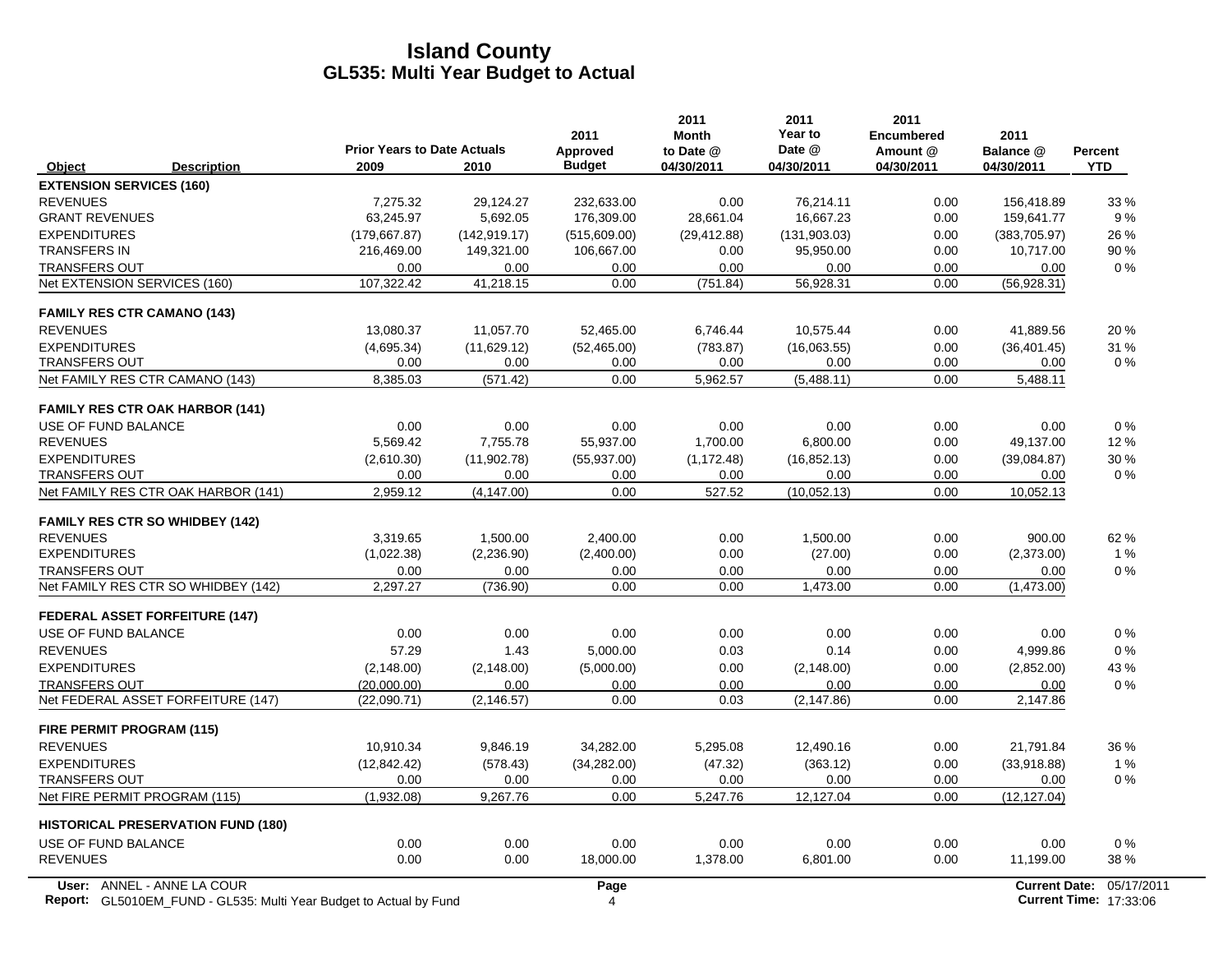|                               |                                           | <b>Prior Years to Date Actuals</b> |               | 2011                      | 2011<br><b>Month</b>    | 2011<br>Year to<br>Date @ | 2011<br><b>Encumbered</b> | 2011                    |                              |
|-------------------------------|-------------------------------------------|------------------------------------|---------------|---------------------------|-------------------------|---------------------------|---------------------------|-------------------------|------------------------------|
| Object                        | <b>Description</b>                        | 2009                               | 2010          | Approved<br><b>Budget</b> | to Date @<br>04/30/2011 | 04/30/2011                | Amount @<br>04/30/2011    | Balance @<br>04/30/2011 | <b>Percent</b><br><b>YTD</b> |
| <b>EXPENDITURES</b>           |                                           | 0.00                               | 0.00          | (18,000.00)               | (17,500.00)             | (17,500.00)               | 0.00                      | (500.00)                | 97 %                         |
| <b>TRANSFERS OUT</b>          |                                           | 0.00                               | 0.00          | 0.00                      | 0.00                    | (12,000.00)               | 0.00                      | 12,000.00               | 0%                           |
|                               | Net HISTORICAL PRESERVATION FUND (180)    | 0.00                               | 0.00          | 0.00                      | (16, 122.00)            | (22, 699.00)              | 0.00                      | 22,699.00               |                              |
| <b>HOMELESS HOUSING (106)</b> |                                           |                                    |               |                           |                         |                           |                           |                         |                              |
| USE OF FUND BALANCE           |                                           | 0.00                               | 0.00          | 0.00                      | 0.00                    | 0.00                      | 0.00                      | 0.00                    | 0%                           |
| <b>REVENUES</b>               |                                           | 83,270.21                          | 130,674.15    | 320,120.00                | 26,421.77               | 126,954.86                | 0.00                      | 193,165.14              | 40 %                         |
| <b>GRANT REVENUES</b>         |                                           | 29,368.94                          | 22,824.73     | 142,998.00                | 8,932.36                | 23,721.77                 | 0.00                      | 119,276.23              | 17%                          |
| <b>EXPENDITURES</b>           |                                           | (82,987.89)                        | (87, 240.06)  | (460, 118.00)             | (30,712.69)             | (114, 988.90)             | 0.00                      | (345, 129.10)           | 25 %                         |
| <b>TRANSFERS OUT</b>          |                                           | 0.00                               | 0.00          | (3,000.00)                | (1,587.40)              | (1,587.40)                | 0.00                      | (1,412.60)              | 53 %                         |
|                               | Net HOMELESS HOUSING (106)                | 29,651.26                          | 66,258.82     | 0.00                      | 3,054.04                | 34,100.33                 | 0.00                      | (34, 100.33)            |                              |
|                               | <b>JOINT TOURISM PROMOTION (146)</b>      |                                    |               |                           |                         |                           |                           |                         |                              |
| <b>USE OF FUND BALANCE</b>    |                                           | 0.00                               | 0.00          | 0.00                      | 0.00                    | 0.00                      | 0.00                      | 0.00                    | 0%                           |
| <b>REVENUES</b>               |                                           | 44.257.08                          | 51,825.21     | 180,000.00                | 7,426.87                | 53.544.57                 | 0.00                      | 126,455.43              | 30 %                         |
| <b>EXPENDITURES</b>           |                                           | (71, 233.64)                       | (75, 331.02)  | (180,000.00)              | (29.037.15)             | (80, 329.47)              | 0.00                      | (99,670.53)             | 45 %                         |
|                               | Net JOINT TOURISM PROMOTION (146)         | (26.976.56)                        | (23, 505.81)  | 0.00                      | (21,610.28)             | (26, 784.90)              | 0.00                      | 26,784.90               |                              |
|                               | <b>JUVENILE DETENTION CENTER (145)</b>    |                                    |               |                           |                         |                           |                           |                         |                              |
| USE OF FUND BALANCE           |                                           | 0.00                               | 0.00          | 0.00                      | 0.00                    | 0.00                      | 0.00                      | 0.00                    | 0%                           |
| <b>REVENUES</b>               |                                           | 272,160.84                         | 248,467.94    | 728,050.00                | 52,816.85               | 235,258.64                | 0.00                      | 492,791.36              | 32 %                         |
| <b>GRANT REVENUES</b>         |                                           | 0.00                               | 3,193.06      | 8,000.00                  | (209.16)                | 2,295.86                  | 0.00                      | 5,704.14                | 29 %                         |
| <b>EXPENDITURES</b>           |                                           | (357, 621.61)                      | (390, 477.48) | (1,093,050.00)            | (89,014.78)             | (350, 317.33)             | 0.00                      | (742, 732.67)           | 32 %                         |
| <b>TRANSFERS IN</b>           |                                           | 0.00                               | 0.00          | 403,000.00                | 0.00                    | 403,000.00                | 0.00                      | 0.00                    | 100 %                        |
| <b>TRANSFERS OUT</b>          |                                           | 0.00                               | (46,500.00)   | (46,000.00)               | 0.00                    | (45, 400.00)              | 0.00                      | (600.00)                | 99%                          |
|                               | Net JUVENILE DETENTION CENTER (145)       | (85, 460.77)                       | (185, 316.48) | 0.00                      | (36, 407.09)            | 244,837.17                | 0.00                      | (244, 837.17)           |                              |
|                               | <b>LOW-INCOME HOUSING SURCHARGE (105)</b> |                                    |               |                           |                         |                           |                           |                         |                              |
| USE OF FUND BALANCE           |                                           | 0.00                               | 0.00          | 0.00                      | 0.00                    | 0.00                      | 0.00                      | 0.00                    | 0%                           |
| <b>REVENUES</b>               |                                           | 37,755.80                          | 35,345.00     | 124,536.00                | 6,245.75                | 34,607.51                 | 0.00                      | 89,928.49               | 28%                          |
| <b>EXPENDITURES</b>           |                                           | 0.00                               | (27,069.00)   | (124, 536.00)             | (1,697.79)              | (6,662.40)                | 0.00                      | (117, 873.60)           | 5 %                          |
| <b>TRANSFERS OUT</b>          |                                           | 0.00                               | 0.00          | 0.00                      | 0.00                    | 0.00                      | 0.00                      | 0.00                    | 0%                           |
|                               | Net LOW-INCOME HOUSING SURCHARGE (105)    | 37,755.80                          | 8,276.00      | 0.00                      | 4,547.96                | 27,945.11                 | 0.00                      | (27, 945.11)            |                              |
| <b>MENTAL HEALTH (113)</b>    |                                           |                                    |               |                           |                         |                           |                           |                         |                              |
| USE OF FUND BALANCE           |                                           | 0.00                               | 0.00          | 0.00                      | 0.00                    | 0.00                      | 0.00                      | 0.00                    | 0%                           |
| <b>REVENUES</b>               |                                           | 90,169.96                          | 95,431.43     | 326,157.00                | 38,961.01               | 43,910.40                 | 0.00                      | 282,246.60              | 13%                          |
| <b>GRANT REVENUES</b>         |                                           | 0.00                               | 0.00          | 0.00                      | 9,907.42                | 20,551.40                 | 0.00                      | (20, 551.40)            | 0%                           |
| <b>EXPENDITURES</b>           |                                           | (82, 268.25)                       | (81, 811.22)  | (326, 157.00)             | (22,939.80)             | (94, 469.06)              | 0.00                      | (231, 687.94)           | 29 %                         |
| <b>TRANSFERS OUT</b>          |                                           | 0.00                               | 0.00          | 0.00                      | (3,968.50)              | (3,968.50)                | 0.00                      | 3,968.50                | 0%                           |
| Net MENTAL HEALTH (113)       |                                           | 7,901.71                           | 13,620.21     | 0.00                      | 21,960.13               | (33,975.76)               | 0.00                      | 33,975.76               |                              |

**MH THERAPEUTIC COURT SALES TAX (126)**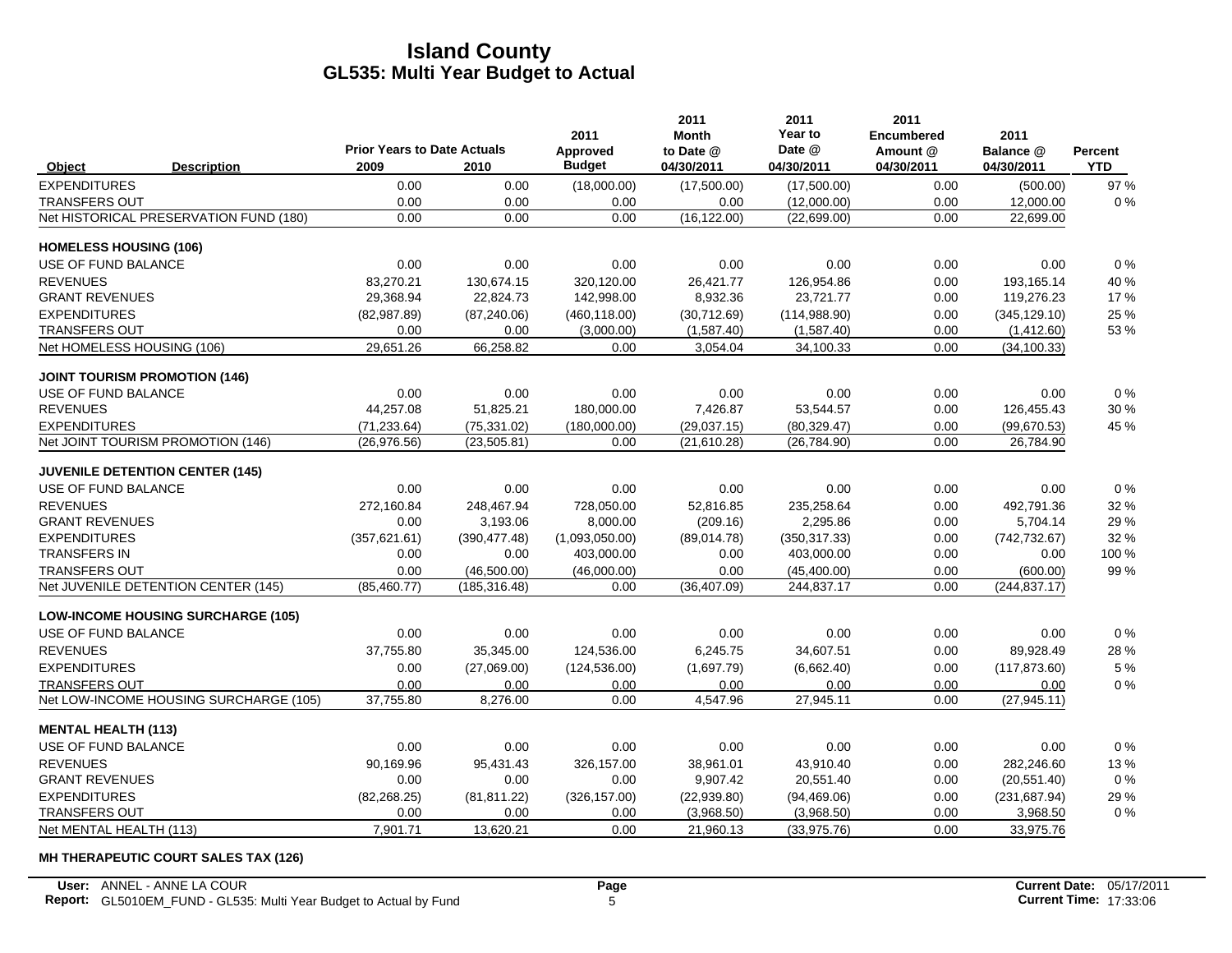|                                          | <b>Prior Years to Date Actuals</b> |               | 2011                      | 2011<br><b>Month</b>    | 2011<br>Year to<br>Date @ | 2011<br><b>Encumbered</b> | 2011                    |                       |
|------------------------------------------|------------------------------------|---------------|---------------------------|-------------------------|---------------------------|---------------------------|-------------------------|-----------------------|
| <b>Description</b><br>Object             | 2009                               | 2010          | Approved<br><b>Budget</b> | to Date @<br>04/30/2011 | 04/30/2011                | Amount @<br>04/30/2011    | Balance @<br>04/30/2011 | Percent<br><b>YTD</b> |
| USE OF FUND BALANCE                      | 0.00                               | 0.00          | 21,300.00                 | 0.00                    | 0.00                      | 0.00                      | 21,300.00               | 0%                    |
| <b>REVENUES</b>                          | 256.330.80                         | 241,822.37    | 741,683.00                | 52,766.05               | 235,529.10                | 0.00                      | 506,153.90              | 32 %                  |
| <b>GRANT REVENUES</b>                    | 0.00                               | 3,454.06      | 28,994.00                 | 558.00                  | 558.00                    | 0.00                      | 28,436.00               | 2%                    |
| <b>EXPENDITURES</b>                      | (130, 121.33)                      | (175, 371.38) | (739, 177.00)             | (65,028.93)             | (208, 404.83)             | 0.00                      | (530, 772.17)           | 28 %                  |
| <b>TRANSFERS IN</b>                      | 5,291.00                           | 0.00          | 0.00                      | 0.00                    | 0.00                      | 0.00                      | 0.00                    | $0\%$                 |
| <b>TRANSFERS OUT</b>                     | 0.00                               | (52,800.00)   | (52.800.00)               | (3, 174.80)             | (53, 274.80)              | 0.00                      | 474.80                  | 101 %                 |
| Net MH THERAPEUTIC COURT SALES TAX (126) | 131,500.47                         | 17,105.05     | 0.00                      | (14, 879.68)            | (25, 592.53)              | 0.00                      | 25,592.53               |                       |
| <b>PATHS &amp; TRAILS (137)</b>          |                                    |               |                           |                         |                           |                           |                         |                       |
| <b>REVENUES</b>                          | 0.00                               | 0.00          | 0.00                      | 0.00                    | 0.00                      | 0.00                      | 0.00                    | 0%                    |
| <b>GRANT REVENUES</b>                    | 0.00                               | 10.365.68     | 159.000.00                | 56.367.40               | 56.367.40                 | 0.00                      | 102.632.60              | 35 %                  |
| <b>EXPENDITURES</b>                      | (38, 716.39)                       | (38, 794.63)  | (244,000.00)              | 0.00                    | (8, 124.83)               | 0.00                      | (235, 875.17)           | 3%                    |
| <b>TRANSFERS IN</b>                      | 0.00                               | 0.00          | 85,000.00                 | 0.00                    | 0.00                      | 0.00                      | 85,000.00               | 0%                    |
| <b>TRANSFERS OUT</b>                     | 0.00                               | 0.00          | 0.00                      | 0.00                    | 0.00                      | 0.00                      | 0.00                    | 0%                    |
| Net PATHS & TRAILS (137)                 | (38, 716.39)                       | (28, 428.95)  | 0.00                      | 56,367.40               | 48,242.57                 | 0.00                      | (48, 242.57)            |                       |
| <b>PUBLIC HEALTH POOLING (104)</b>       |                                    |               |                           |                         |                           |                           |                         |                       |
| USE OF FUND BALANCE                      | 0.00                               | 0.00          | 0.00                      | 0.00                    | 0.00                      | 0.00                      | 0.00                    | 0%                    |
| <b>REVENUES</b>                          | 390,671.75                         | 481,116.47    | 1,211,291.00              | 59,779.74               | 351,699.15                | 0.00                      | 859,591.85              | 29 %                  |
| <b>GRANT REVENUES</b>                    | 365,953.62                         | 225,201.43    | 1,160,340.00              | 29,868.77               | 233,977.17                | 0.00                      | 926,362.83              | 20%                   |
| <b>EXPENDITURES</b>                      | (926, 075.37)                      | (999, 348.67) | (2,611,152.00)            | (243, 663.12)           | (918, 726.41)             | 0.00                      | (1,692,425.59)          | 35 %                  |
| <b>TRANSFERS IN</b>                      | 160.859.36                         | 717.400.77    | 409.391.00                | 15.874.00               | 425.274.00                | 0.00                      | (15,883.00)             | 104 %                 |
| <b>TRANSFERS OUT</b>                     | (64, 332.64)                       | (147, 967.00) | (169, 870.00)             | 0.00                    | (114, 267.00)             | 0.00                      | (55,603.00)             | 67%                   |
| Net PUBLIC HEALTH POOLING (104)          | (72, 923.28)                       | 276,403.00    | 0.00                      | (138, 140.61)           | (22,043.09)               | 0.00                      | 22,043.09               |                       |
| <b>PUBLIC WORKS (139)</b>                |                                    |               |                           |                         |                           |                           |                         |                       |
| USE OF FUND BALANCE                      | 0.00                               | 0.00          | 22.865.00                 | 0.00                    | 0.00                      | 0.00                      | 22.865.00               | $0\%$                 |
| <b>REVENUES</b>                          | 0.00                               | 0.00          | 650.00                    | 0.00                    | 0.00                      | 0.00                      | 650.00                  | 0%                    |
| <b>EXPENDITURES</b>                      | (150, 718.08)                      | (143, 621.37) | (445, 115.00)             | (34,896.74)             | (142, 913.36)             | 0.00                      | (302, 201.64)           | 32 %                  |
| <b>TRANSFERS IN</b>                      | 132,015.08                         | 419,912.00    | 421,600.00                | 0.00                    | 431,600.00                | 0.00                      | (10,000.00)             | 102 %                 |
| <b>TRANSFERS OUT</b>                     | 0.00                               | 0.00          | 0.00                      | 0.00                    | 0.00                      | 0.00                      | 0.00                    | 0%                    |
| Net PUBLIC WORKS (139)                   | (18,703.00)                        | 276,290.63    | 0.00                      | (34, 896.74)            | 288,686.64                | 0.00                      | (288, 686.64)           |                       |
| <b>REET 1 CAPITAL IMPROVEMENTS (134)</b> |                                    |               |                           |                         |                           |                           |                         |                       |
| USE OF FUND BALANCE                      | 0.00                               | 0.00          | 600,000.00                | 0.00                    | 0.00                      | 0.00                      | 600,000.00              | 0%                    |
| <b>REVENUES</b>                          | 121,838.30                         | 197,006.81    | 600,000.00                | 38,354.61               | 150,205.20                | 0.00                      | 449,794.80              | 25 %                  |
| <b>EXPENDITURES</b>                      | (9,256.34)                         | (3,776.61)    | (1, 150, 700.00)          | (12, 336.03)            | (37, 855.26)              | 0.00                      | (1, 112, 844.74)        | 3%                    |
| <b>TRANSFERS IN</b>                      | 0.00                               | 0.00          | 0.00                      | 0.00                    | 0.00                      | 0.00                      | 0.00                    | 0%                    |
| <b>TRANSFERS OUT</b>                     | (14,900.00)                        | (46,900.00)   | (49,300.00)               | 0.00                    | (49,300.00)               | 0.00                      | 0.00                    | 100 %                 |
| Net REET 1 CAPITAL IMPROVEMENTS (134)    | 97.681.96                          | 146.330.20    | 0.00                      | 26.018.58               | 63.049.94                 | 0.00                      | (63,049.94)             |                       |
| <b>REET 2 CAPITAL FACILITIES (135)</b>   |                                    |               |                           |                         |                           |                           |                         |                       |
| USE OF FUND BALANCE                      | 0.00                               | 0.00          | 294,505.00                | 0.00                    | 0.00                      | 0.00                      | 294,505.00              | 0%                    |
| User: ANNEL - ANNE LA COUR               |                                    |               | Page                      |                         |                           |                           | <b>Current Date:</b>    | 05/17/2011            |

**Report:** 6 **Current Time:** GL5010EM\_FUND - GL535: Multi Year Budget to Actual by Fund 17:03:06 18:06 19:07:08:06 17:33:06 17:33:06 17:33:06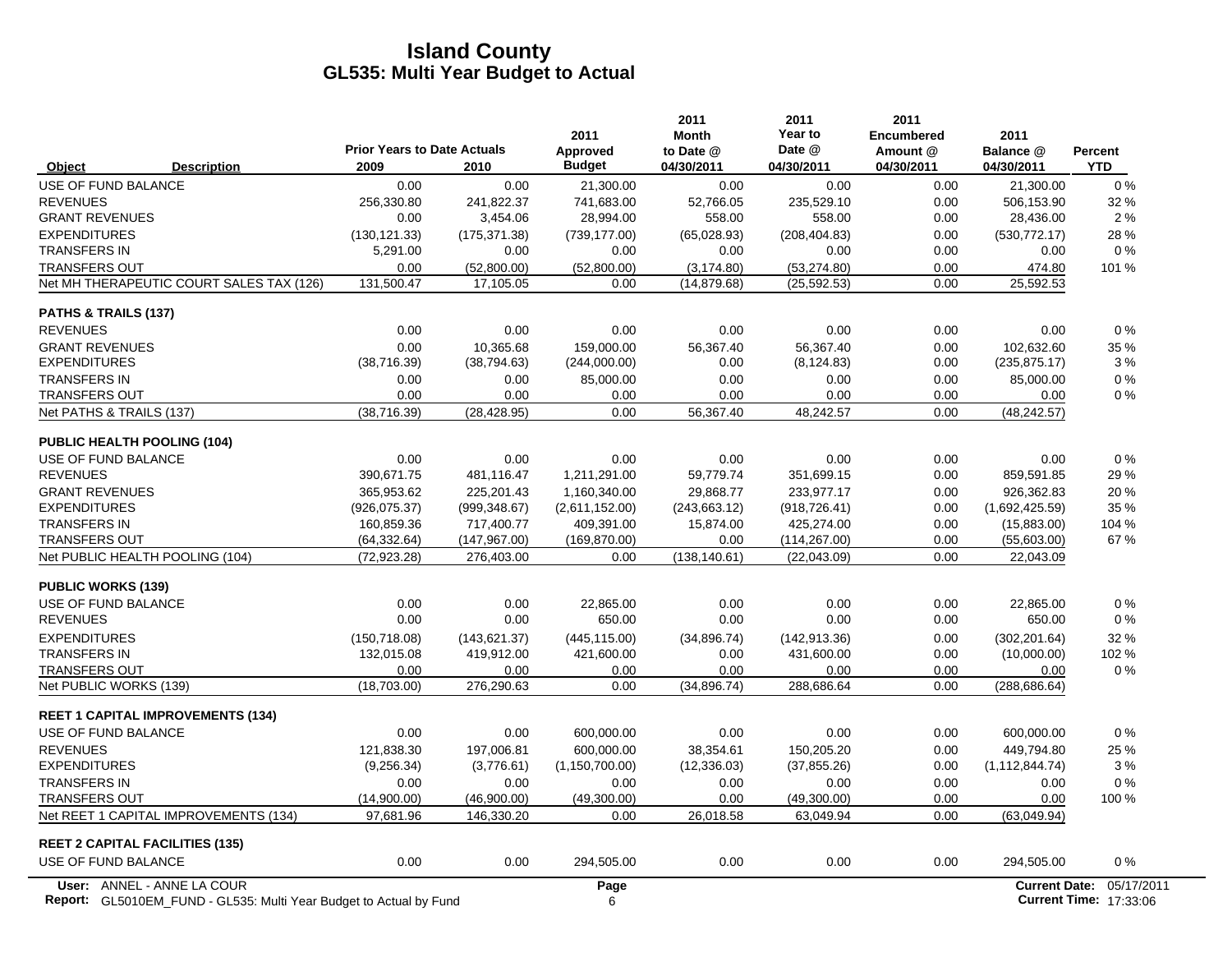|                                                |                                    |               |                  | 2011                      | 2011<br>Year to | 2011                          |                   |            |
|------------------------------------------------|------------------------------------|---------------|------------------|---------------------------|-----------------|-------------------------------|-------------------|------------|
|                                                | <b>Prior Years to Date Actuals</b> |               | 2011<br>Approved | <b>Month</b><br>to Date @ | Date @          | <b>Encumbered</b><br>Amount @ | 2011<br>Balance @ | Percent    |
| Object<br><b>Description</b>                   | 2009                               | 2010          | <b>Budget</b>    | 04/30/2011                | 04/30/2011      | 04/30/2011                    | 04/30/2011        | <b>YTD</b> |
| <b>REVENUES</b>                                | 121,838.30                         | 197,006.82    | 600,000.00       | 38,354.61                 | 150,205.20      | 0.00                          | 449,794.80        | 25 %       |
| <b>GRANT REVENUES</b>                          | 0.00                               | 0.00          | 0.00             | 0.00                      | 0.00            | 0.00                          | 0.00              | 0%         |
| <b>EXPENDITURES</b>                            | (23, 455.53)                       | (45,540.93)   | (707, 575.00)    | (9,491.22)                | (26, 982.55)    | 0.00                          | (680, 592.45)     | 4 %        |
| <b>TRANSFERS OUT</b>                           | (17,040.00)                        | (153, 320.00) | (186, 930.00)    | 0.00                      | (186, 230.00)   | 0.00                          | (700.00)          | 100 %      |
| Net REET 2 CAPITAL FACILITIES (135)            | 81,342.77                          | (1,854.11)    | 0.00             | 28,863.39                 | (63,007.35)     | 0.00                          | 63,007.35         |            |
| <b>REET ELECTRONIC TECHNOLOGY (150)</b>        |                                    |               |                  |                           |                 |                               |                   |            |
| <b>REVENUES</b>                                | 6,258.32                           | 7,343.65      | 22,000.00        | 0.00                      | 0.00            | 0.00                          | 22,000.00         | $0\%$      |
| <b>GRANT REVENUES</b>                          | 0.00                               | 0.00          | 0.00             | 0.00                      | 0.00            | 0.00                          | 0.00              | 0%         |
| <b>EXPENDITURES</b>                            | 0.00                               | 0.00          | (22,000.00)      | (102.58)                  | (121.33)        | 0.00                          | (21, 878.67)      | 1%         |
| <b>TRANSFERS OUT</b>                           | 0.00                               | 0.00          | 0.00             | 0.00                      | 0.00            | 0.00                          | 0.00              | 0%         |
| Net REET ELECTRONIC TECHNOLOGY (150)           | 6,258.32                           | 7,343.65      | 0.00             | (102.58)                  | (121.33)        | 0.00                          | 121.33            |            |
| <b>RURAL COUNTY SALES TAX (121)</b>            |                                    |               |                  |                           |                 |                               |                   |            |
| USE OF FUND BALANCE                            | 0.00                               | 0.00          | 991,600.00       | 0.00                      | 0.00            | 0.00                          | 991,600.00        | $0\%$      |
| <b>REVENUES</b>                                | 234,323.29                         | 217,996.80    | 725,400.00       | 47,774.21                 | 212,726.35      | 0.00                          | 512,673.65        | 29 %       |
| <b>EXPENDITURES</b>                            | (33,500.00)                        | (528, 967.30) | (1,714,300.00)   | 0.00                      | (272, 712.13)   | 0.00                          | (1,441,587.87)    | 16 %       |
| <b>TRANSFERS OUT</b>                           | 0.00                               | (2,800.00)    | (2,700.00)       | 0.00                      | (2,700.00)      | 0.00                          | 0.00              | 100 %      |
| Net RURAL COUNTY SALES TAX (121)               | 200,823.29                         | (313, 770.50) | 0.00             | 47,774.21                 | (62, 685.78)    | 0.00                          | 62,685.78         |            |
| <b>STORM &amp; SURFACE WATER UTILITY (144)</b> |                                    |               |                  |                           |                 |                               |                   |            |
| USE OF FUND BALANCE                            | 0.00                               | 0.00          | 0.00             | 0.00                      | 0.00            | 0.00                          | 0.00              | $0\%$      |
| <b>REVENUES</b>                                | 95.08                              | 13.92         | 110.00           | 3.02                      | 15.08           | 0.00                          | 94.92             | 14 %       |
| <b>EXPENDITURES</b>                            | (42.75)                            | (36.35)       | (26,040.00)      | (14.51)                   | (42.62)         | 0.00                          | (25,997.38)       | 0%         |
| <b>TRANSFERS IN</b>                            | 2,140.00                           | 6,420.00      | 25,930.00        | 0.00                      | 25,930.00       | 0.00                          | 0.00              | 100 %      |
| Net STORM & SURFACE WATER UTILITY (144)        | 2,192.33                           | 6,397.57      | 0.00             | (11.49)                   | 25,902.46       | 0.00                          | (25,902.46)       |            |
| TREASURER'S M & O (116)                        |                                    |               |                  |                           |                 |                               |                   |            |
| USE OF FUND BALANCE                            | 0.00                               | 0.00          | 30,171.00        | 0.00                      | 0.00            | 0.00                          | 30,171.00         | $0\%$      |
| <b>REVENUES</b>                                | 14,695.37                          | 16,925.62     | 38,010.00        | 0.00                      | 12,664.55       | 0.00                          | 25,345.45         | 33 %       |
| <b>EXPENDITURES</b>                            | (8,395.73)                         | (12,097.07)   | (68, 181.00)     | (5,818.67)                | (16, 332.41)    | 0.00                          | (51, 848.59)      | 24 %       |
| <b>TRANSFERS OUT</b>                           | 0.00                               | 0.00          | 0.00             | 0.00                      | 0.00            | 0.00                          | 0.00              | $0\%$      |
| Net TREASURER'S M & O (116)                    | 6,299.64                           | 4,828.55      | 0.00             | (5,818.67)                | (3,667.86)      | 0.00                          | 3,667.86          |            |
| <b>TRIAL COURT IMPROVEMENT (157)</b>           |                                    |               |                  |                           |                 |                               |                   |            |
| <b>REVENUES</b>                                | 188.81                             | 44.25         | 5,000.00         | 11.60                     | 11,877.98       | 0.00                          | (6,877.98)        | 238 %      |
| <b>EXPENDITURES</b>                            | (1,904.46)                         | 0.00          | (5.000.00)       | 0.00                      | (953.11)        | 0.00                          | (4,046.89)        | 19%        |
| Net TRIAL COURT IMPROVEMENT (157)              | (1,715.65)                         | 44.25         | 0.00             | 11.60                     | 10,924.87       | 0.00                          | (10, 924.87)      |            |
| <b>VETERANS ASSISTANCE (107)</b>               |                                    |               |                  |                           |                 |                               |                   |            |
| USE OF FUND BALANCE                            | 0.00                               | 0.00          | 84,988.00        | 0.00                      | 0.00            | 0.00                          | 84,988.00         | $0\%$      |
| <b>REVENUES</b>                                | 1.949.54                           | 1.543.07      | 35.030.00        | 155.28                    | 361.08          | 0.00                          | 34.668.92         | 1%         |
| <b>EXPENDITURES</b>                            | (12,918.04)                        | (25, 972.73)  | (117,518.00)     | (7,653.90)                | (23, 923.72)    | 0.00                          | (93, 594.28)      | 20%        |
|                                                |                                    |               |                  |                           |                 |                               |                   |            |

**Report:** GL5010EM\_FUND - GL535: Multi Year Budget to Actual by Fund 17:03:06 17:03:06 17:03:06 17:03:06 17:03:06 **User:** ANNEL - ANNE LA COUR

 $\overline{\phantom{a}}$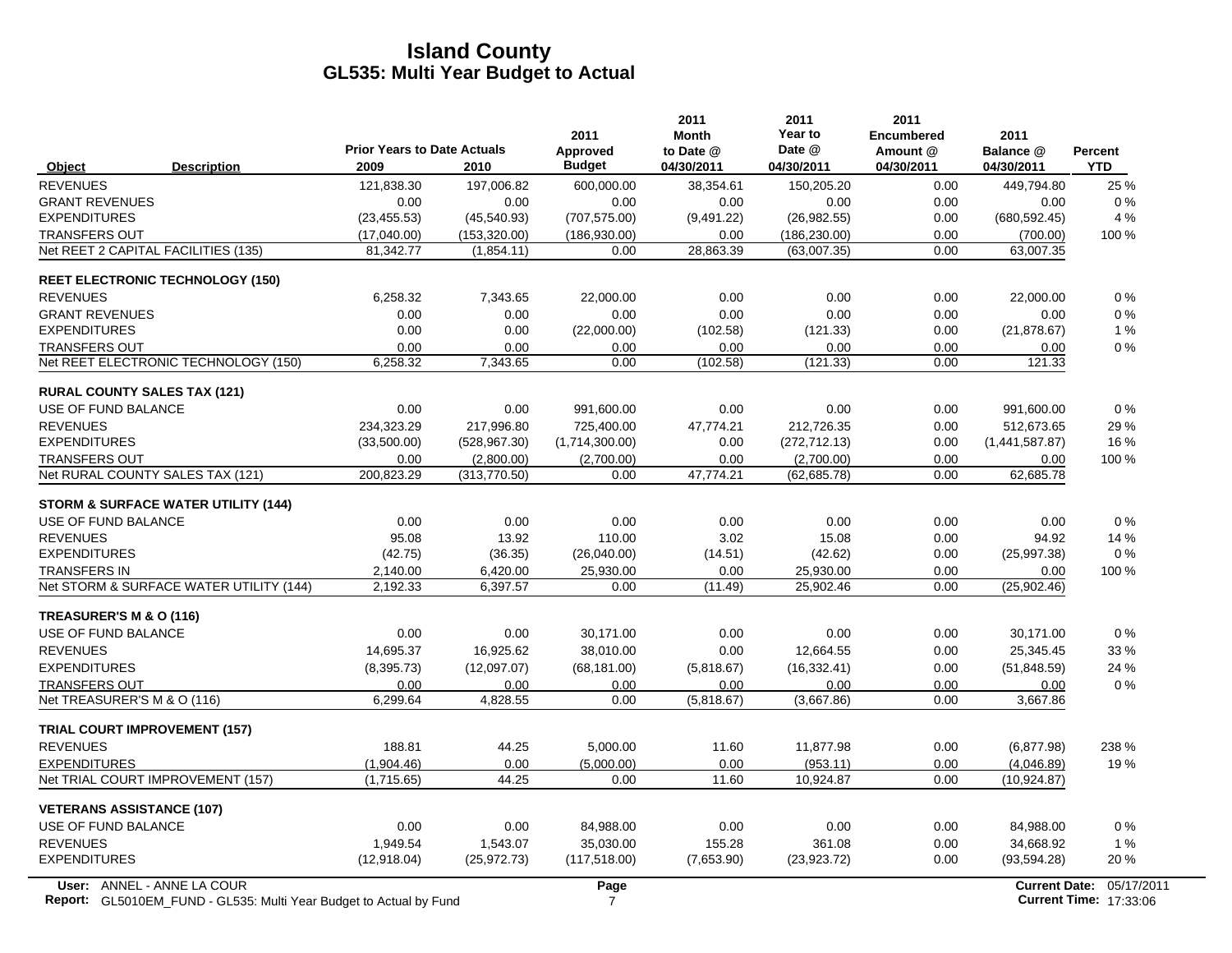|                               |                                       |                                            |              | 2011                      | 2011<br>Month           | 2011<br><b>Year to</b> | 2011<br><b>Encumbered</b> | 2011                    |                 |
|-------------------------------|---------------------------------------|--------------------------------------------|--------------|---------------------------|-------------------------|------------------------|---------------------------|-------------------------|-----------------|
| Object                        | <b>Description</b>                    | <b>Prior Years to Date Actuals</b><br>2009 | 2010         | Approved<br><b>Budget</b> | to Date @<br>04/30/2011 | Date @<br>04/30/2011   | Amount @<br>04/30/2011    | Balance @<br>04/30/2011 | Percent<br>YTD. |
| <b>TRANSFERS OUT</b>          |                                       | 0.00                                       | 0.00         | (2,500.00)                | (1,587.40)              | (1,587.40)             | 0.00                      | (912.60)                | 63 %            |
| Net VETERANS ASSISTANCE (107) |                                       | (10,968.50)                                | (24, 429.66) | 0.00                      | (9,086.02)              | (25, 150.04)           | 0.00                      | 25,150.04               |                 |
|                               | <b>WATER QUALITY ASSISTANCE (149)</b> |                                            |              |                           |                         |                        |                           |                         |                 |
| <b>REVENUES</b>               |                                       | 2.360.02                                   | 39,615.81    | 242.130.00                | 9.308.98                | 12.260.00              | 0.00                      | 229,870.00              | 5 %             |
| <b>GRANT REVENUES</b>         |                                       | 0.00                                       | 0.00         | 100,000.00                | 0.00                    | 0.00                   | 0.00                      | 100,000.00              | $0\%$           |
| <b>EXPENDITURES</b>           |                                       | (32, 441.08)                               | (67, 862.56) | (342, 130.00)             | (9,088.73)              | (75, 109.50)           | 0.00                      | (267,020.50)            | 22 %            |
| <b>TRANSFERS IN</b>           |                                       | 0.00                                       | 0.00         | 0.00                      | 0.00                    | 0.00                   | 0.00                      | 0.00                    | $0\%$           |
| <b>TRANSFERS OUT</b>          |                                       | 0.00                                       | 0.00         | 0.00                      | 0.00                    | 0.00                   | 0.00                      | 0.00                    | $0\%$           |
|                               | Net WATER QUALITY ASSISTANCE (149)    | (30,081.06)                                | (28, 246.75) | 0.00                      | 220.25                  | (62, 849.50)           | 0.00                      | 62,849.50               |                 |
| <b>Grand Total All Funds</b>  |                                       | 2.993.822.53                               | 1.317.986.16 | 10.190.00                 | 1,665,824.28            | 1,170,725.09           | 0.00                      | (1, 160, 535.09)        |                 |